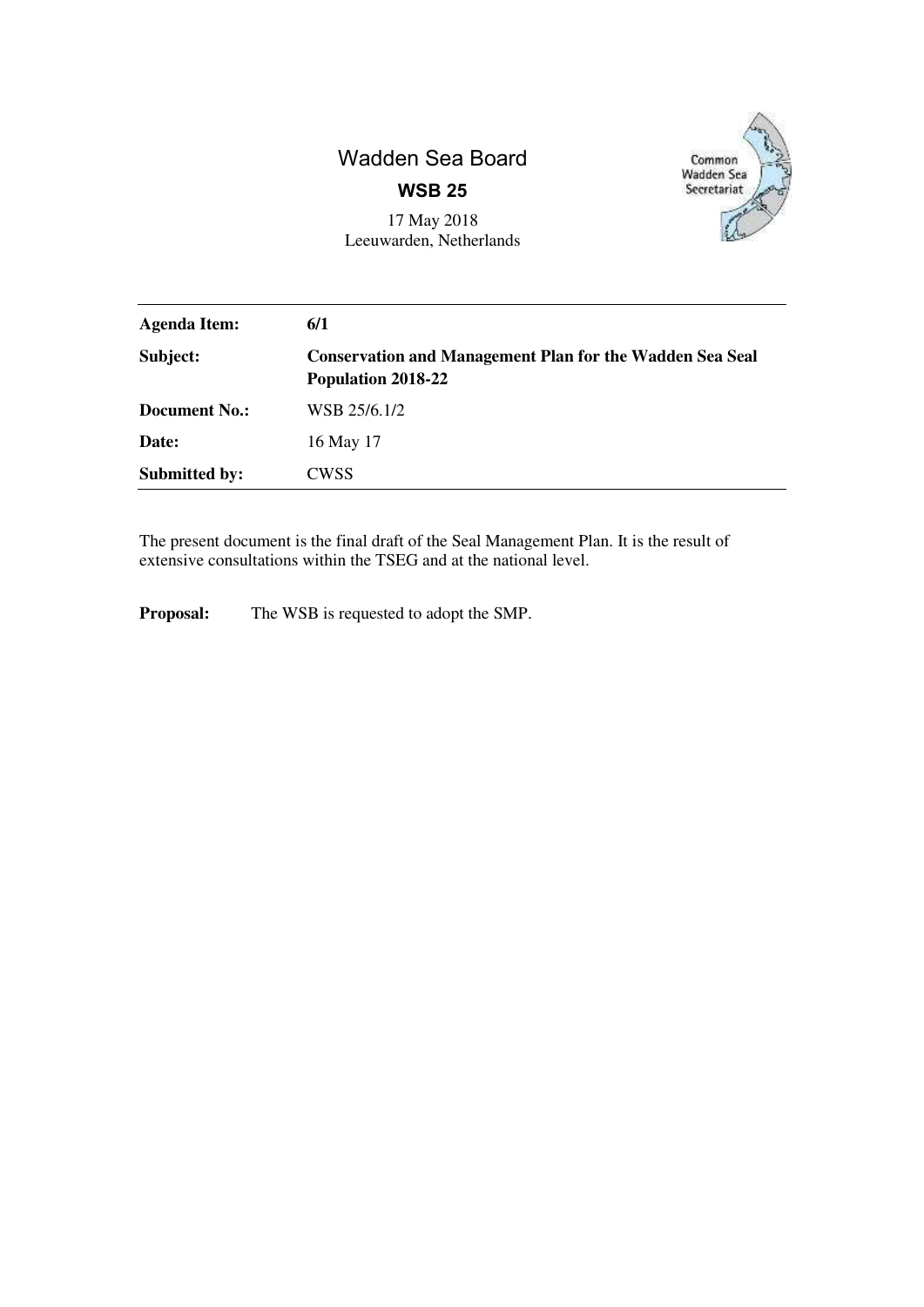# **Conservation and Management Plan for the Wadden Sea Seal Population 2018-22**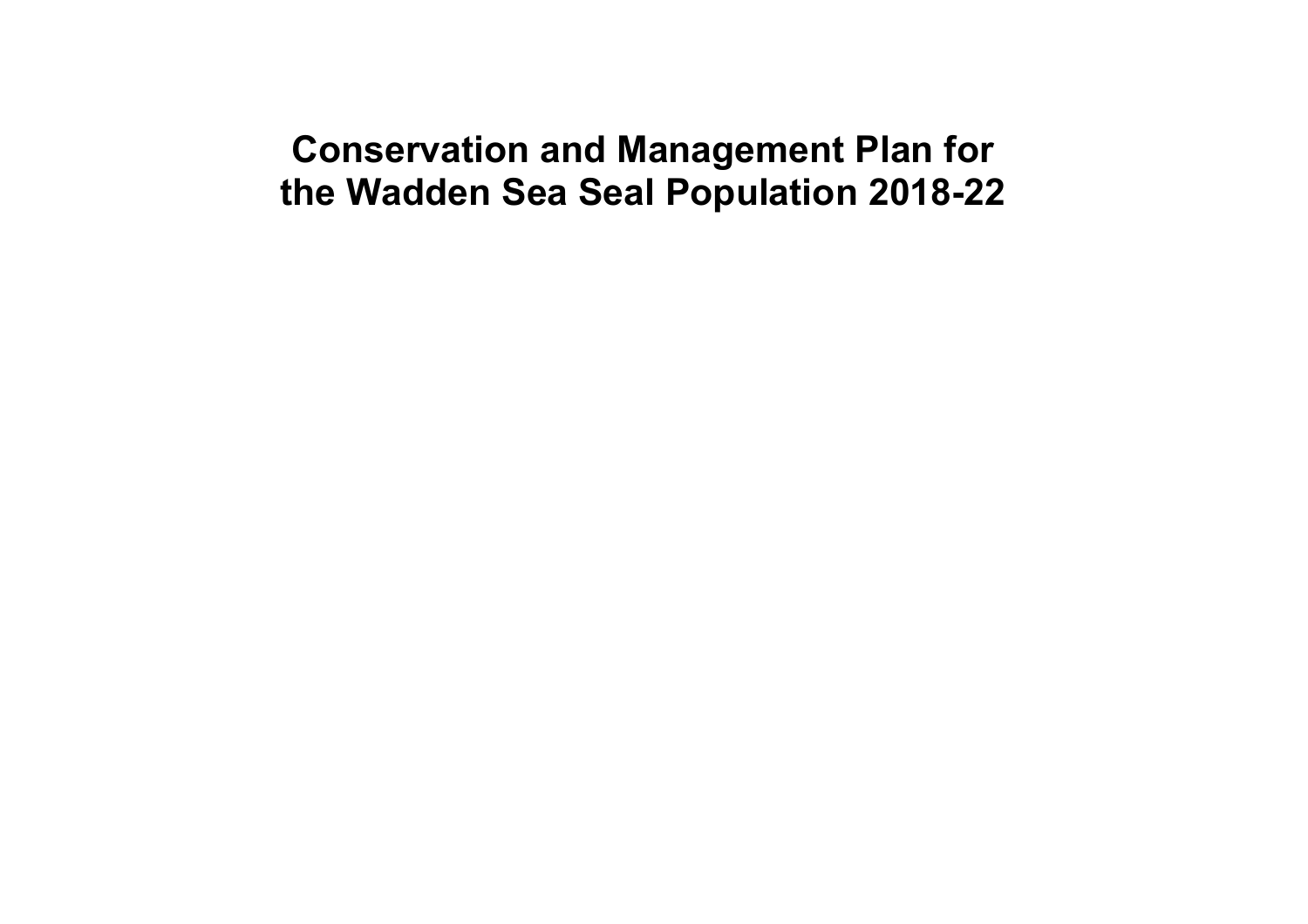# **CONSERVATION AND MANAGEMENT PLAN FOR THE WADDEN SEA SEAL POPULATION 2018-22**

# **According to Art. IV. of the Agreement on the Conservation of Seals in the Wadden Sea, which has entered into force on October 1, 1991.**

| Explanatory note:                                                                                                                                                      |                                                                   |  |  |
|------------------------------------------------------------------------------------------------------------------------------------------------------------------------|-------------------------------------------------------------------|--|--|
| The evaluation version of the conservation and management plan is divided into three columns according to the following scheme:                                        |                                                                   |  |  |
| <b>Seal Agreement:</b>                                                                                                                                                 | The objectives and obligations of the Agreement.                  |  |  |
| <b>Required effort and objectives:</b>                                                                                                                                 | The objectives and activities required to achieve the objectives. |  |  |
| The actions which should be implemented at trilateral or national level in addition to the current protection measures<br>Action in 2018-2022:<br>which already exist. |                                                                   |  |  |

|                | <b>Seal Agreement</b>                                                                                                                                                                                                                                                                                                                                                                                                            | <b>Required effort and objectives</b>                                                                                                                                                                                                                                                                                                                                                                                                            | <b>Actions 2018-22</b>                                                                                                                                                                                                                                                                                     |
|----------------|----------------------------------------------------------------------------------------------------------------------------------------------------------------------------------------------------------------------------------------------------------------------------------------------------------------------------------------------------------------------------------------------------------------------------------|--------------------------------------------------------------------------------------------------------------------------------------------------------------------------------------------------------------------------------------------------------------------------------------------------------------------------------------------------------------------------------------------------------------------------------------------------|------------------------------------------------------------------------------------------------------------------------------------------------------------------------------------------------------------------------------------------------------------------------------------------------------------|
|                | <b>1. PURPOSE AND OBJECTIVE</b>                                                                                                                                                                                                                                                                                                                                                                                                  |                                                                                                                                                                                                                                                                                                                                                                                                                                                  |                                                                                                                                                                                                                                                                                                            |
|                | Seal Agreement Art. III<br>The Parties shall cooperate closely with a view to<br>achieving and maintaining a favourable conservation<br>status for the seal population.                                                                                                                                                                                                                                                          | To achieve these general objectives, it will be necessary<br>to achieve and maintain a comprehensive conservation<br>and management of both harbour and grey seal<br>populations in the Wadden Sea through common,<br>coordinated measures of the responsible authorities; and<br>to achieve and maintain a public understanding and<br>awareness of the Wadden Sea seal populations as an<br>entity and as an integrated part of the ecosystem. | <b>TRILATERALLY</b><br>Define criteria for maintaining a<br>favourable conservation status.                                                                                                                                                                                                                |
|                | <b>Definition: Agreement Area</b>                                                                                                                                                                                                                                                                                                                                                                                                |                                                                                                                                                                                                                                                                                                                                                                                                                                                  |                                                                                                                                                                                                                                                                                                            |
| $\overline{2}$ | Seal Agreement Art. II, b) and d)<br>b) The "Agreement Area" means the area of water<br>known as the Wadden Sea, including all sandbanks<br>therein as well as all shore areas of the North Sea<br>coasts of Denmark, the Federal Republic of Germany<br>and the Netherlands between Blaavandshuk to the<br>north and Den Helder to the west. The main ranges<br>and the main migration routes are located in the<br>Wadden Sea. | The Agreement Area is the Wadden Sea Area (Trilateral<br>Cooperation Area) as depicted in Annex 1.                                                                                                                                                                                                                                                                                                                                               | <b>TRILATERALLY</b><br>Management of the Wadden Sea seal population will<br>take account of developments outside the Agreement<br>Area to the extent relevant. TSEG will in the coming<br>period provide specific advice on implications for the<br>management of the population in the Agreement<br>Area. |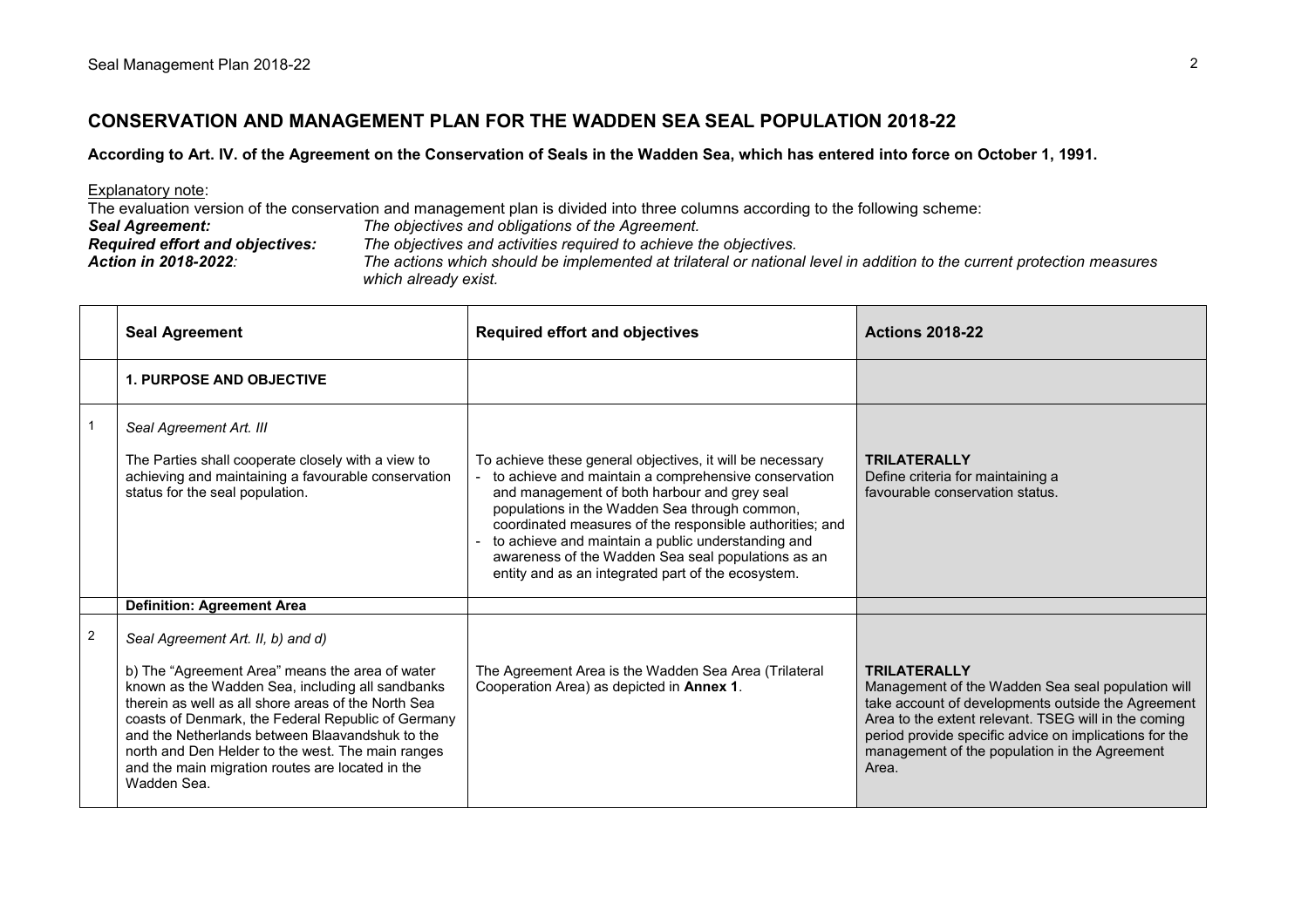|   | <b>Seal Agreement</b>                                                                                                                                                                                                                                                                                                                                                                                                              | <b>Required effort and objectives</b>                                                                                                                                                                                                                                                                                                                                                                                                                                                                                                                                                                                                                                                                                                                                                                                                                                                                                                      | <b>Actions 2018-22</b>                                                                                                                                                                                                                                                                                                                                                                                                                                                                                                                                                                                                                                                                                                                                                                                                                 |
|---|------------------------------------------------------------------------------------------------------------------------------------------------------------------------------------------------------------------------------------------------------------------------------------------------------------------------------------------------------------------------------------------------------------------------------------|--------------------------------------------------------------------------------------------------------------------------------------------------------------------------------------------------------------------------------------------------------------------------------------------------------------------------------------------------------------------------------------------------------------------------------------------------------------------------------------------------------------------------------------------------------------------------------------------------------------------------------------------------------------------------------------------------------------------------------------------------------------------------------------------------------------------------------------------------------------------------------------------------------------------------------------------|----------------------------------------------------------------------------------------------------------------------------------------------------------------------------------------------------------------------------------------------------------------------------------------------------------------------------------------------------------------------------------------------------------------------------------------------------------------------------------------------------------------------------------------------------------------------------------------------------------------------------------------------------------------------------------------------------------------------------------------------------------------------------------------------------------------------------------------|
|   | d) "habitat" means any part of the Agreement Area<br>which is essential to the maintenance of the vital<br>biological functions of seals, including but not limited<br>to breeding, whelping, nursing, feeding or resting;                                                                                                                                                                                                         |                                                                                                                                                                                                                                                                                                                                                                                                                                                                                                                                                                                                                                                                                                                                                                                                                                                                                                                                            |                                                                                                                                                                                                                                                                                                                                                                                                                                                                                                                                                                                                                                                                                                                                                                                                                                        |
|   | 2. CONSERVATION AND MANAGEMENT<br><b>MEASURES</b>                                                                                                                                                                                                                                                                                                                                                                                  |                                                                                                                                                                                                                                                                                                                                                                                                                                                                                                                                                                                                                                                                                                                                                                                                                                                                                                                                            |                                                                                                                                                                                                                                                                                                                                                                                                                                                                                                                                                                                                                                                                                                                                                                                                                                        |
|   | <b>Habitats</b>                                                                                                                                                                                                                                                                                                                                                                                                                    |                                                                                                                                                                                                                                                                                                                                                                                                                                                                                                                                                                                                                                                                                                                                                                                                                                                                                                                                            |                                                                                                                                                                                                                                                                                                                                                                                                                                                                                                                                                                                                                                                                                                                                                                                                                                        |
| 3 | Seal Agreement, Art. VII, 1<br>1. The Parties shall take appropriate measures for<br>the protection of habitats. They shall pay due regard<br>to the necessity of creating and maintaining a<br>network of protected areas also in the migration<br>areas of the seals in the Agreement Area and of<br>ensuring the preservation of areas which are<br>essential to the maintenance of the vital biological<br>functions of seals. | Efforts should be made<br>- to identify, maintain, extend and create protected areas for<br>seals of an appropriate size in the Trilateral Wadden Sea<br>Cooperation Area and in adjacent areas and to take<br>appropriate measures;<br>- to ensure that the existing seal reserves cover the main<br>birth, nursery and resting areas of seals and ensure that<br>there is an adequate number of seal reserves;<br>- in order to provide adequate management advice<br>regarding designating seal interest zones / reserves, at sea,<br>including areas outside the trilateral conservation area,<br>more information is still needed about aquatic habitats (e.g.<br>mating and feeding areas);<br>- to ensure that designations of seal reserves are based on<br>well-defined criteria essential to the maintenance of the vital<br>biological functions of seals, especially with a view to<br>expected increases in human activities. | THE NETHERLANDS AND GERMANY<br>Evaluate if current measures are in line with the Seal<br>Agreement.<br>THE NETHERLANDS<br>Evaluate current status of haul-outs; make sure<br>protection of the seals is still adequate despite<br>changes in management.<br><b>TRILATERALLY</b><br>Continue to evaluate the protection status of the haul-<br>out sites; TSEG to combine information on protected<br>haul-out and breeding sites for seals in the Wadden<br>Sea and offshore area, in order to verify if appropriate<br>habitats are protected. TSEG will provide a map with<br>haul-out sites and breeding areas.<br><b>TRILATERALLY</b><br>Investigation of habitat requirements of seals in<br>relation to human activities. The TSEG will create a<br>map of designated haul-out sites, to identify possible<br>areas of conflict. |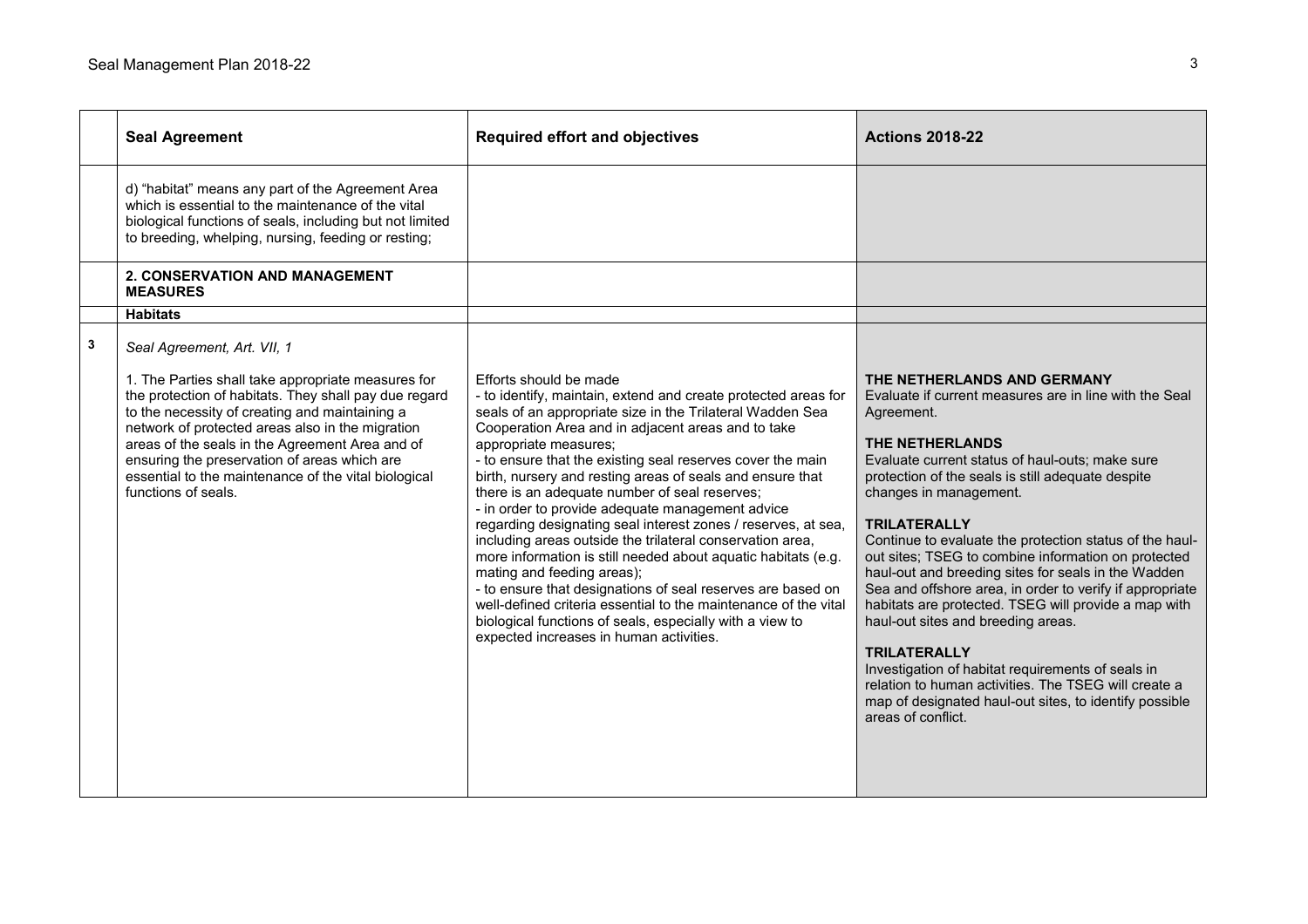|   | <b>Seal Agreement</b>                                                                                                                                                                      | <b>Required effort and objectives</b>                                                                                                         | <b>Actions 2018-22</b>                                                                                                                                                                                                                                                                                                                                                        |
|---|--------------------------------------------------------------------------------------------------------------------------------------------------------------------------------------------|-----------------------------------------------------------------------------------------------------------------------------------------------|-------------------------------------------------------------------------------------------------------------------------------------------------------------------------------------------------------------------------------------------------------------------------------------------------------------------------------------------------------------------------------|
| 4 | Seal Agreement, Art. VII, 2<br>2. The Parties shall preserve habitats and seals<br>present from undue disturbances or changes<br>resulting, directly or indirectly, from human activities. | - to ensure that the seal reserves are created in such a way<br>that disturbance is limited to a minimum;                                     | <b>TRILATERALLY</b><br>Development of a trilateral framework for guidelines<br>to regulate excursions by boats and from land.<br>Provide support for further studies on cumulative<br>disturbance effects.                                                                                                                                                                    |
| 5 |                                                                                                                                                                                            | - to avoid increase in the disturbance by air traffic;                                                                                        | <b>TRILATERALLY</b><br>Monitor possible changes in regulations. The effect of<br>increasing private and commercial use of drones<br>should be investigated.                                                                                                                                                                                                                   |
| 6 |                                                                                                                                                                                            | - to prohibit disturbing activities in harbour seal reserves at<br>least during breeding and moulting from 15 May to 01<br>September;         | <b>TRILATERALLY</b><br>Evaluate the disturbance for harbour seals by all<br>types of vessels and activities outside the seal<br>reserves in the time from 15 May to 01 September.<br>The TSEG should continue to promote research on<br>habitat requirements and the effects of disturbances<br>and "safe" distances from disturbances: both on<br>haulouts and in the water. |
| 7 |                                                                                                                                                                                            | - to determine and reduce the number of seals caught as<br>by-catch in fishing activities and ensure that seals do not<br>drown in fyke nets; | <b>TRILATERALLY</b><br>Improve the collection of information on drowning/<br>entanglement of seals in fisheries in the Wadden Sea<br>and adjacent waters. Recommend to install a trilateral<br>stranding database. Collect information on<br>procedures and develop standardized autopsies and<br>undertake evaluation of strandings within the trilateral<br>area.           |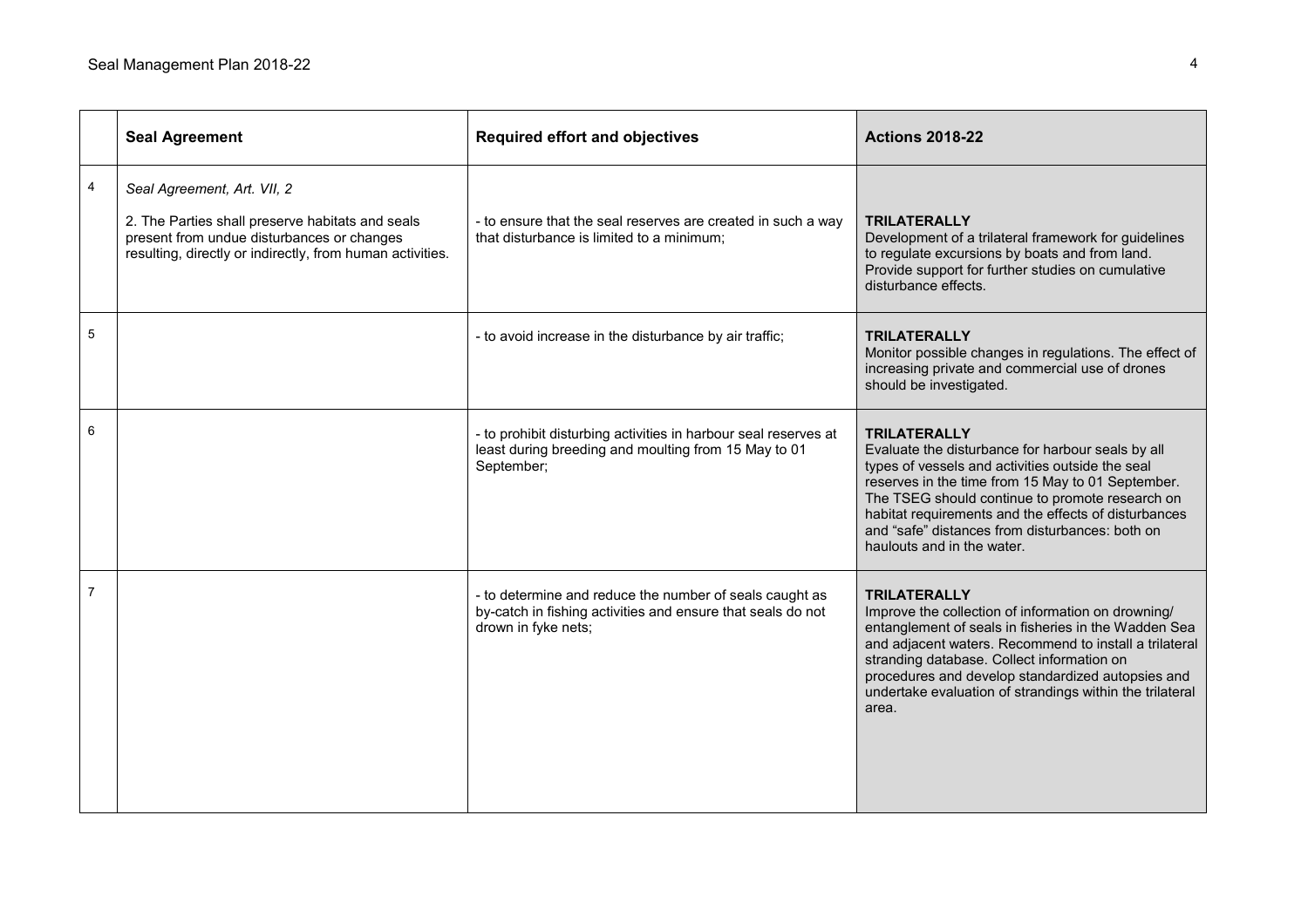|    | <b>Seal Agreement</b>                                                                                                                                                                                                                                                                                                                                                                                                                 | <b>Required effort and objectives</b>                                                                                                                                                                                                                                                                                                                               | <b>Actions 2018-22</b>                                                                                                                                                                                                                                                                                                                   |
|----|---------------------------------------------------------------------------------------------------------------------------------------------------------------------------------------------------------------------------------------------------------------------------------------------------------------------------------------------------------------------------------------------------------------------------------------|---------------------------------------------------------------------------------------------------------------------------------------------------------------------------------------------------------------------------------------------------------------------------------------------------------------------------------------------------------------------|------------------------------------------------------------------------------------------------------------------------------------------------------------------------------------------------------------------------------------------------------------------------------------------------------------------------------------------|
| 8  | Seal Agreement, Art. VII, 3<br>3. The Parties shall have regard to the protection of<br>habitats from adverse effects resulting from activities<br>carried out outside the Agreement Area.                                                                                                                                                                                                                                            | To determine the effects on the seal population of e.g. prey<br>depletion, oil spills and water pollution (including impact of<br>dredging, wind farms, detonation of bombs and traffic).                                                                                                                                                                           | <b>TRILATERALLY</b><br>Explore options for monitoring and assessment of<br>effects from activities carried out outside the<br>Agreement Area.                                                                                                                                                                                            |
| 9  | Seal Agreement, Art. VII, 4<br>4. The parties shall explore the possibility of restoring<br>degraded habitats and of creating new ones.                                                                                                                                                                                                                                                                                               |                                                                                                                                                                                                                                                                                                                                                                     |                                                                                                                                                                                                                                                                                                                                          |
|    | <b>Pollution</b>                                                                                                                                                                                                                                                                                                                                                                                                                      |                                                                                                                                                                                                                                                                                                                                                                     |                                                                                                                                                                                                                                                                                                                                          |
| 10 | Seal Agreement, Art. VIII, a<br>The Wadden Sea States are determined to do their<br>utmost to further reduce pollution of the North Sea<br>from whatever source with the aim of conserving and<br>protecting the Agreement Area.<br>To this end they shall:<br>a) endeavour to identify the sources of such<br>pollution;<br>see also Seal Agreement, Art. VIII, b and c under 3.<br>RESEARCH AND MONITORING: Monitoring of Pollution | It will be necessary<br>a. to reduce the pollution from whatever source, i.e. to<br>continue to coordinate efforts to further reduce the<br>pollution of the Wadden Sea and North Sea.<br>b. to ensure that dumping of dredged material, or taking of<br>mud and sand in or near the Wadden Sea will have no<br>negative effects on seals and their haul-out sites. | <b>TRILATERALLY</b><br>Objectives have to be brought in line with WFD,<br>MSFD, Natura 2000 and OSPAR EcoQO's; actions<br>have to be taken in accordance with the assessment<br>results for the pollution levels.<br><b>TRILATERALLY</b><br>Explore options on monitoring and assessment of<br>effects from dumping of dredged material. |
|    | Wardening                                                                                                                                                                                                                                                                                                                                                                                                                             |                                                                                                                                                                                                                                                                                                                                                                     |                                                                                                                                                                                                                                                                                                                                          |
| 11 | Seal Agreement, Art. VI, 4<br>4. The Parties shall take appropriate action to<br>suppress illegal hunting and taking of seals.                                                                                                                                                                                                                                                                                                        | It will be necessary<br>to ensure the enforcement of the provisions of the<br>agreement by an adequate management and wardening<br>system, which should - - be coordinated at state<br>administrative agencies insofar as any seal-related<br>matters are concerned.                                                                                                | <b>TRILATERALLY</b><br>TSEG will provide further advice on basis of the<br>results of a planned trilateral workshop on wardening.                                                                                                                                                                                                        |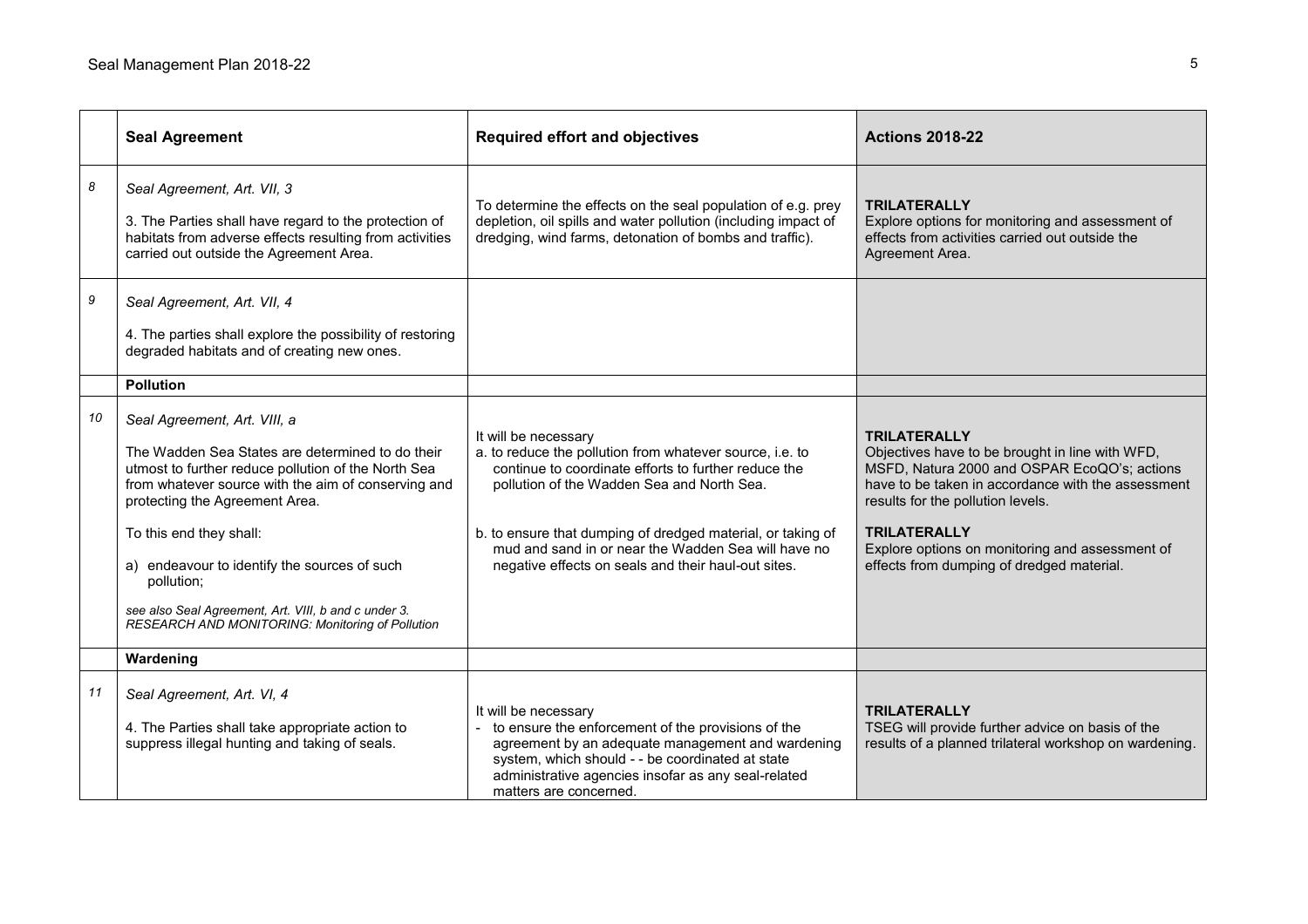|     | <b>Seal Agreement</b>                                                                                                                                                                                                                                                                                                                                                                                | <b>Required effort and objectives</b>                                                                                                                                                                                                                                                                                                                         | <b>Actions 2018-22</b>                                                                                                                                                                                                                                                                                                                                                                                                                                                                                                                                            |
|-----|------------------------------------------------------------------------------------------------------------------------------------------------------------------------------------------------------------------------------------------------------------------------------------------------------------------------------------------------------------------------------------------------------|---------------------------------------------------------------------------------------------------------------------------------------------------------------------------------------------------------------------------------------------------------------------------------------------------------------------------------------------------------------|-------------------------------------------------------------------------------------------------------------------------------------------------------------------------------------------------------------------------------------------------------------------------------------------------------------------------------------------------------------------------------------------------------------------------------------------------------------------------------------------------------------------------------------------------------------------|
|     |                                                                                                                                                                                                                                                                                                                                                                                                      | to ensure that the seal reserves are, as parts of the<br>nature reserves and the national parks, adequately<br>wardened.<br>to designate administrative agencies responsible for seal<br>wardening.<br>to ensure a coordination of the state and voluntary<br>wardens.<br>to ensure that the seal reserves are clearly marked and<br>indicated on sea charts. |                                                                                                                                                                                                                                                                                                                                                                                                                                                                                                                                                                   |
|     | <b>3. RESEARCH AND MONITORING</b>                                                                                                                                                                                                                                                                                                                                                                    |                                                                                                                                                                                                                                                                                                                                                               |                                                                                                                                                                                                                                                                                                                                                                                                                                                                                                                                                                   |
| 12  | <b>Research and Monitoring</b><br>Seal Agreement, Art. V, 1<br>1. The Parties shall coordinate their research<br>programmes and projects and their monitoring of<br>the seal population to increase their knowledge of the<br>biology and the habitat including harmful effects of<br>human activities on the seal population to provide a<br>basis for measures to improve its conservation status. | Research<br>It will be necessary<br>to establish an overview/database of recent and on-going<br>research projects and scientific articles on seals relevant<br>to the Wadden Sea population to ensure information<br>exchange;                                                                                                                                | <b>TRILATERALLY</b><br>Continuation of the provision of an overview on on-<br>going and planned research projects, reporting of<br>results derived from these projects, and assessment<br>of relevance for the trilateral management and<br>research on seals.<br>Report all research projects on seals or related to<br>seals in the Wadden Sea to the TSEG and to the<br>coordinating institution (CWSS).<br>Efforts should be made to provide access to all data<br>collected by public or private companies that are<br>relevant for the management of seals. |
| 13  |                                                                                                                                                                                                                                                                                                                                                                                                      | - to consider a trilateral project on the feeding ecology of<br>seals:                                                                                                                                                                                                                                                                                        | <b>TRILATERALLY</b><br>Initiate and/or support trilateral and national projects<br>addressing spatio-temporal feeding ecology.                                                                                                                                                                                                                                                                                                                                                                                                                                    |
| 144 |                                                                                                                                                                                                                                                                                                                                                                                                      | - to consider a trilateral project on habitat use on a Wadden<br>Sea seal population scale.                                                                                                                                                                                                                                                                   | <b>TRILATERALLY</b><br>Initiate and support a joint trilateral project addressing<br>habitat use of seals, also based on recently obtained<br>telemetry data.                                                                                                                                                                                                                                                                                                                                                                                                     |
|     |                                                                                                                                                                                                                                                                                                                                                                                                      |                                                                                                                                                                                                                                                                                                                                                               |                                                                                                                                                                                                                                                                                                                                                                                                                                                                                                                                                                   |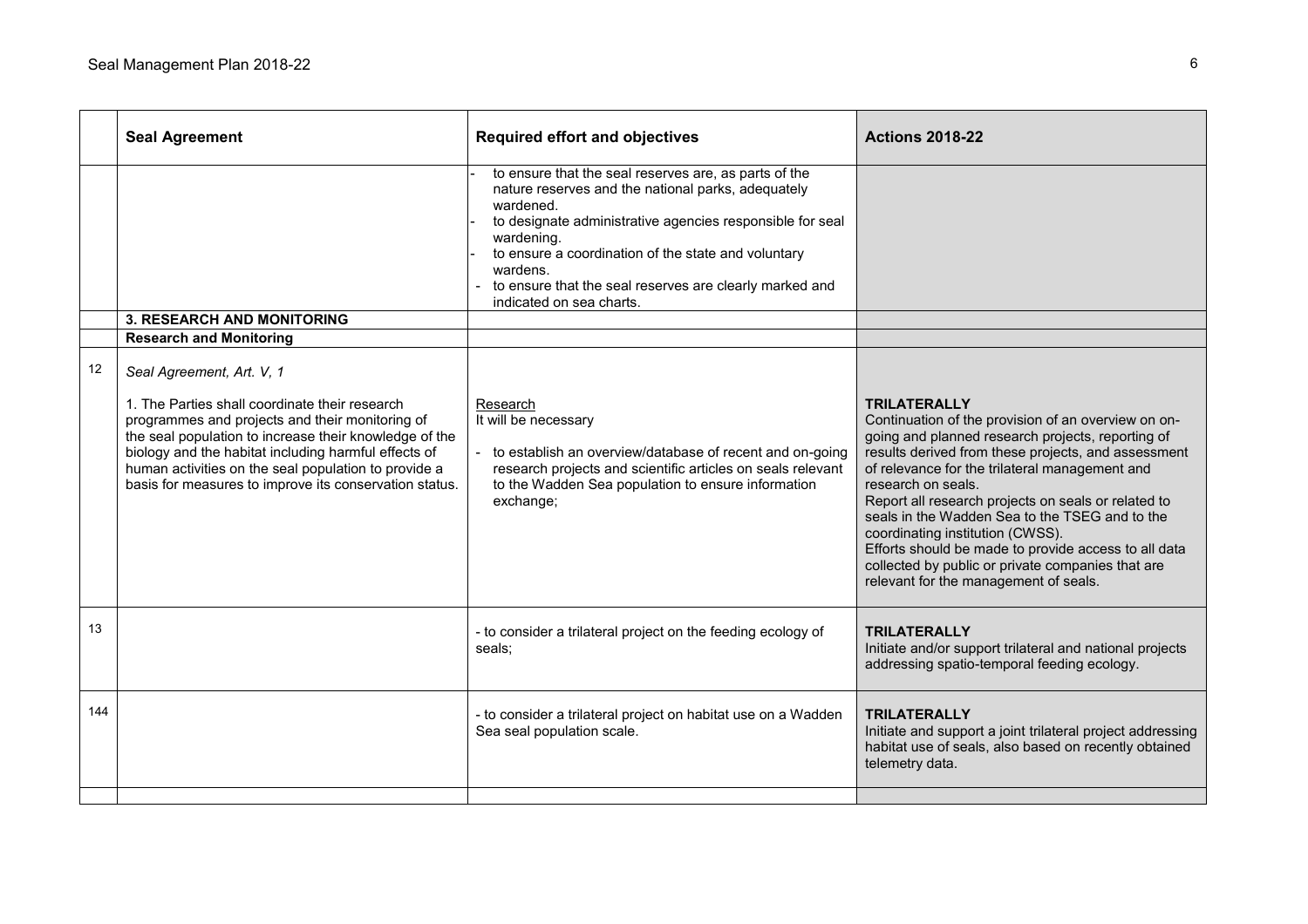|    | <b>Seal Agreement</b>                                                                                   | <b>Required effort and objectives</b>                                                                                                                                                                                                                                                                                                                                                                                                                                                                                 | <b>Actions 2018-22</b>                                                                                                                                                                                                                                                                                                                                                                                                                                                                                                                                                                                                                                                                 |
|----|---------------------------------------------------------------------------------------------------------|-----------------------------------------------------------------------------------------------------------------------------------------------------------------------------------------------------------------------------------------------------------------------------------------------------------------------------------------------------------------------------------------------------------------------------------------------------------------------------------------------------------------------|----------------------------------------------------------------------------------------------------------------------------------------------------------------------------------------------------------------------------------------------------------------------------------------------------------------------------------------------------------------------------------------------------------------------------------------------------------------------------------------------------------------------------------------------------------------------------------------------------------------------------------------------------------------------------------------|
| 15 |                                                                                                         | - to use seals, which are top predators, as a bioindicator of<br>the condition of the environment and anthropogenic<br>impacts.                                                                                                                                                                                                                                                                                                                                                                                       | <b>TRILATERALLY</b><br>Initiate joint inventory of existing research on top<br>predators as bio indicators and explore options for<br>further research.<br>Initiate joint inventory of existing research on health<br>assessment and investigations on effects of<br>anthropogenic activities.                                                                                                                                                                                                                                                                                                                                                                                         |
| 15 | Seal Agreement, Art. V, 2<br>2. They shall, in particular, monitor and coordinate<br>their research on, | Monitoring<br>It will be necessary<br>to designate institutions responsible for monitoring.<br>to ensure that monitoring is carried out by institutions on<br>a long-term basis in order to guarantee continuity in<br>reliability and comparability of data obtained by the<br>monitoring scheme.<br>to promote the harmonization of the surveys in the<br>different countries in order to obtain more comparable<br>results, to be used for the assessment of population<br>sizes and other demographic parameters. | Authorities/institutions designated as responsible for<br>monitoring:<br><b>DENMARK:</b><br>Aarhus University, Department of Bioscience, Roskilde<br>SCHLESWIG-HOLSTEIN:<br>Landesbetrieb für Küstenschutz, Nationalpark und<br>Meeresschutz Schleswig-Holstein, Nationalparkverwaltung<br>(LKN-SH)<br><b>HAMBURG:</b><br>Behörde für Umwelt und Energie/ Nationalpark-Verwaltung<br>Hamburgisches Wattenmeer (BUE)<br><b>LOWER SAXONY:</b><br>Nationalparkverwaltung Niedersächsisches Wattenmeer<br>(NLPV): Grey seal; Niedersächsisches Landesamt für<br>Verbraucherschutz und Lebensmittelsicherheit (LAVES):<br>Harbour seal<br><b>NETHERLANDS:</b><br>Wageningen MARINE RESEARCH |
| 16 | Seal Agreement, Art. V, 2 a and b<br>a) population trends e.g. through periodic aerial                  | It will be necessary                                                                                                                                                                                                                                                                                                                                                                                                                                                                                                  | <b>TRILATERALLY</b>                                                                                                                                                                                                                                                                                                                                                                                                                                                                                                                                                                                                                                                                    |
|    | surveys and counts;<br>b) seal migration;                                                               | to closely follow the population development according to<br>a coordinated scheme specified basically in the report by                                                                                                                                                                                                                                                                                                                                                                                                | Continuation of the seal counts by<br>a) planning of the dates for the five coordinated<br>flights (TMAP-parameter), and                                                                                                                                                                                                                                                                                                                                                                                                                                                                                                                                                               |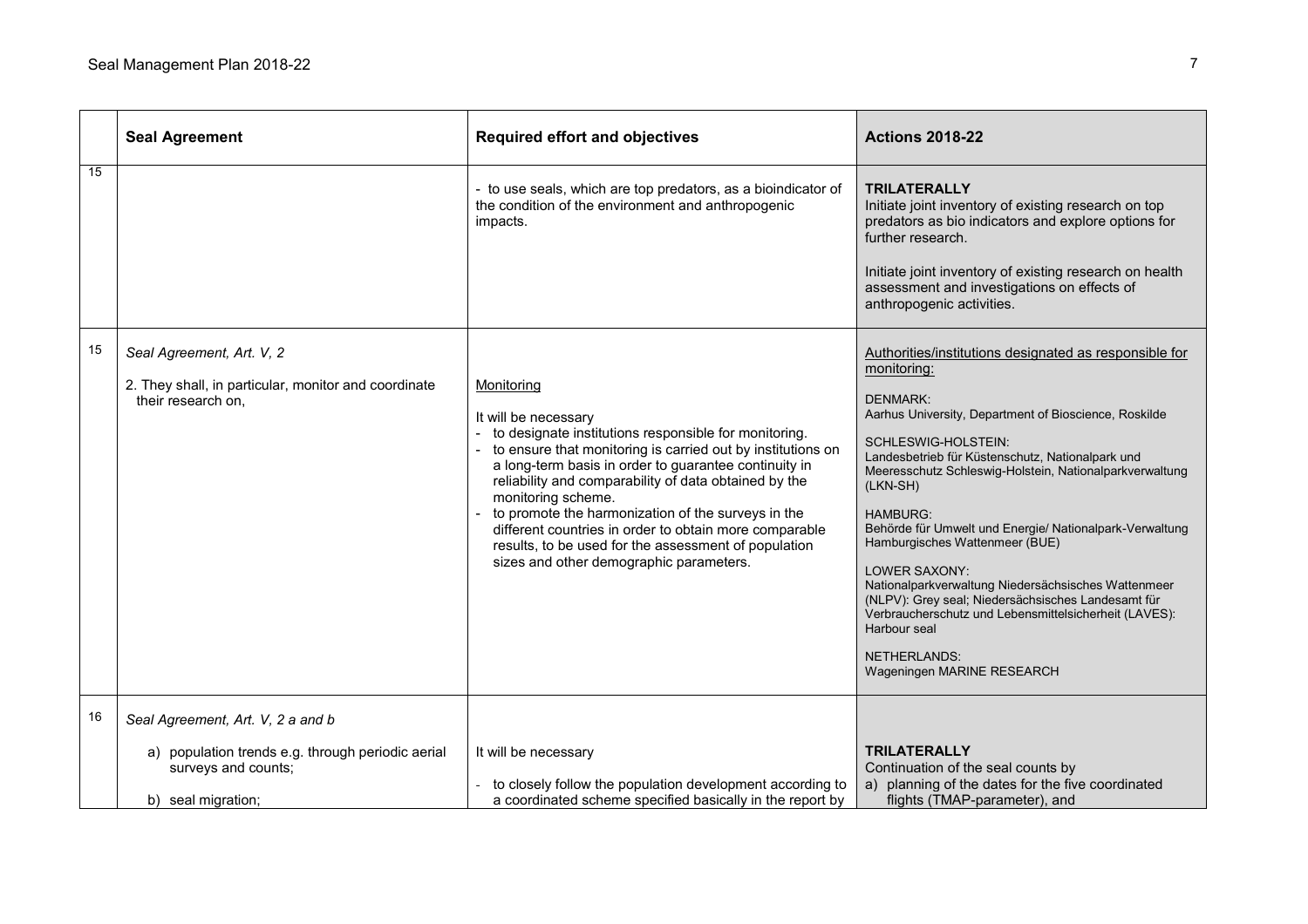|    | <b>Seal Agreement</b>                                                                                                                                                                                                                                                                                                                                                                                                                                                     | <b>Required effort and objectives</b>                                                                                                                                                                                                                                                                                                                                                                          | <b>Actions 2018-22</b>                                                                                                                                                                                                                                                                                                                                                                                                                                                                                              |
|----|---------------------------------------------------------------------------------------------------------------------------------------------------------------------------------------------------------------------------------------------------------------------------------------------------------------------------------------------------------------------------------------------------------------------------------------------------------------------------|----------------------------------------------------------------------------------------------------------------------------------------------------------------------------------------------------------------------------------------------------------------------------------------------------------------------------------------------------------------------------------------------------------------|---------------------------------------------------------------------------------------------------------------------------------------------------------------------------------------------------------------------------------------------------------------------------------------------------------------------------------------------------------------------------------------------------------------------------------------------------------------------------------------------------------------------|
|    |                                                                                                                                                                                                                                                                                                                                                                                                                                                                           | the Trilateral Seal Expert Group-plus (TSEG-plus).<br>to carry out a minimum of 5 aerial surveys each year<br>comprised of 3 surveys during pupping and 2 surveys<br>during the moulting period in order to assess trends in<br>population size and distribution.                                                                                                                                              | b) assessment of the aerial survey results (in terms<br>of numbers and distribution) and reporting to TG-<br>M and WSB by 01. Nov<br>Based on a scientific assessment, TSEG will provide<br>a proposal for 3 extra coordinated counts every fifth<br>year (2 during pupping season, 1 during moult) for<br>consideration by the management authorities.<br>Denmark will be invited to reconsider their decision<br>about the frequency of counts.                                                                   |
| 17 | Seal Agreement, Art. V, 2 c<br>c) seal population parameters, e.g. diseases,<br>survival, age structure, sex ratio.                                                                                                                                                                                                                                                                                                                                                       |                                                                                                                                                                                                                                                                                                                                                                                                                | <b>TRILATERALLY</b><br>Continuation of the involvement of TSEG in the<br>discussions (within OSPAR, Habitats Directive and<br>MSFD.) on the definition of appropriate ranges for<br>change in population size as an alerting signal to take<br>additional management actions, and proposal of such<br>action for adoption to TG-MM / WSB.                                                                                                                                                                           |
|    | <b>Monitoring of Pollution</b>                                                                                                                                                                                                                                                                                                                                                                                                                                            |                                                                                                                                                                                                                                                                                                                                                                                                                |                                                                                                                                                                                                                                                                                                                                                                                                                                                                                                                     |
| 18 | Seals Agreement, Art. VIII, b and c<br>The Wadden Sea States are determined to do their<br>utmost to further reduce pollution of the North Sea<br>from whatever source with the aim of conserving and<br>protecting the Agreement Area.<br>To this end they shall:<br>b) coordinate their research projects regarding seal<br>diseases and the effects on the seal population of<br>such substances, e.g. organochlorine<br>compounds, heavy metals and oil, and agree on | TSEG should support research projects related to<br>diseases and effects of pollutants/contaminants and<br>should ensure that the relevant results are reported back<br>to TSEG.<br>to monitor seal tissue concerning selected contaminants<br>with coordinated and standardized methods within the<br>framework of TMAP.<br>to consider the establishment of a tissue bank according<br>to common guidelines. | <b>TRILATERALLY</b><br>Efforts are needed to ensure that samples can be<br>analysed in hindsight. Therefore, a tissue bank<br>should be maintained to monitor developments in<br>diseases and pollution levels.<br>The development and effects of new pollutants with<br>physiological impacts should be monitored (e.g.<br>immunological, endocrine, reproductive, neurological,<br>toxicological, parasitological, microbiological and<br>virological aspects).<br>Running programmes have to be checked for gaps |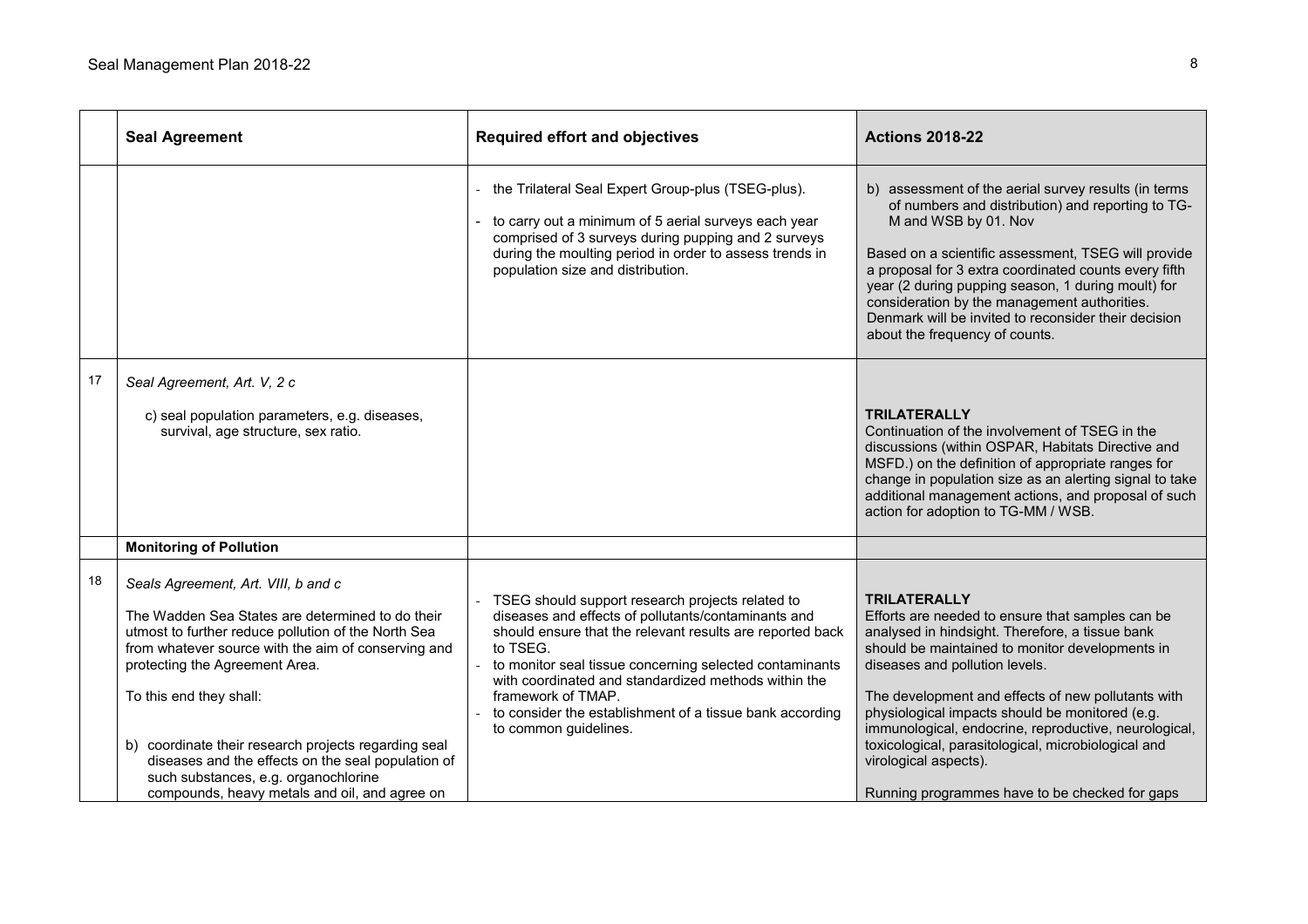|    | <b>Seal Agreement</b>                                                                                                                                                                                                                                                                                                                                                                                                                                               | <b>Required effort and objectives</b>                                                                                                                                                                                                                                                                                                                                                                                                                                                                                                                                                                   | <b>Actions 2018-22</b>                                                                                                                                                                                                                                                                                                                                                                                                                                                                                                                                            |
|----|---------------------------------------------------------------------------------------------------------------------------------------------------------------------------------------------------------------------------------------------------------------------------------------------------------------------------------------------------------------------------------------------------------------------------------------------------------------------|---------------------------------------------------------------------------------------------------------------------------------------------------------------------------------------------------------------------------------------------------------------------------------------------------------------------------------------------------------------------------------------------------------------------------------------------------------------------------------------------------------------------------------------------------------------------------------------------------------|-------------------------------------------------------------------------------------------------------------------------------------------------------------------------------------------------------------------------------------------------------------------------------------------------------------------------------------------------------------------------------------------------------------------------------------------------------------------------------------------------------------------------------------------------------------------|
|    | methods which permit a comparison of research<br>results:<br>c) monitor in the Agreement Area, in particular in<br>seal tissue and organisms which are preyed upon by<br>seals, the levels of those substances which in the<br>light of the results of research appear to play a<br>major role in the conservation status of the seal<br>population.<br>see also Seal Agreement, Art. VIII, a under 2.<br><b>CONSERVATION AND MANAGEMENT MEASURES:</b><br>Pollution |                                                                                                                                                                                                                                                                                                                                                                                                                                                                                                                                                                                                         | concerning the information required for SMP.                                                                                                                                                                                                                                                                                                                                                                                                                                                                                                                      |
|    | <b>4. TAKING AND EXEMPTIONS FOR TAKING</b>                                                                                                                                                                                                                                                                                                                                                                                                                          |                                                                                                                                                                                                                                                                                                                                                                                                                                                                                                                                                                                                         |                                                                                                                                                                                                                                                                                                                                                                                                                                                                                                                                                                   |
|    | <b>Taking</b>                                                                                                                                                                                                                                                                                                                                                                                                                                                       |                                                                                                                                                                                                                                                                                                                                                                                                                                                                                                                                                                                                         |                                                                                                                                                                                                                                                                                                                                                                                                                                                                                                                                                                   |
| 19 | Seal Agreement, Art. VI, 1                                                                                                                                                                                                                                                                                                                                                                                                                                          |                                                                                                                                                                                                                                                                                                                                                                                                                                                                                                                                                                                                         |                                                                                                                                                                                                                                                                                                                                                                                                                                                                                                                                                                   |
|    | 1. The Parties shall prohibit the taking of seals from<br>the Wadden Sea.                                                                                                                                                                                                                                                                                                                                                                                           | The taking of seals from the Wadden Sea shall be<br>prohibited by the parties.<br>It is strongly advised that authorities respect Art VI of the<br>Seal Agreement and §§56-61 of the Leeuwarden<br>Declaration.                                                                                                                                                                                                                                                                                                                                                                                         | <b>NATIONAL LEVEL</b><br>Serious effort should be taken to Implement<br>provisions in appropriate form in national legislation,<br>in accordance with the Leeuwarden declaration.                                                                                                                                                                                                                                                                                                                                                                                 |
|    | <b>Exemptions for Taking</b>                                                                                                                                                                                                                                                                                                                                                                                                                                        |                                                                                                                                                                                                                                                                                                                                                                                                                                                                                                                                                                                                         |                                                                                                                                                                                                                                                                                                                                                                                                                                                                                                                                                                   |
| 20 | Seal Agreement, Art. VI, 2, first part                                                                                                                                                                                                                                                                                                                                                                                                                              |                                                                                                                                                                                                                                                                                                                                                                                                                                                                                                                                                                                                         |                                                                                                                                                                                                                                                                                                                                                                                                                                                                                                                                                                   |
|    | 2. The competent authorities may grant exemptions<br>from the prohibition referred to in the first<br>paragraph authorizing persons to take seals:<br>- for institutions to be designated performing<br>scientific research into the conservation of the<br>seal population in the Wadden Sea or the<br>conservation of the Wadden Sea ecosystem,<br>insofar as the information required for such<br>research cannot be obtained in any other way; or               | It will be necessary to ensure §§ 56 - 61 of the Leeuwarden<br>Declaration (LD), which are based on the "Statement on<br>Seal Rehabilitation and Release, based on scientific<br>experience and knowledge" elaborated by seal experts in<br>1994:<br>§60<br>to reduce the current number of seals taken from<br>and released to the Wadden Sea to the lowest level<br>possible, by applying guidelines for handling diseased or<br>weakened seals or evidently abandoned pups, and to<br>release seals based on the precautionary approach,<br>referred to in the "Statement on Seal Rehabilitation and | <b>NATIONAL LEVEL</b><br>Given the prosperous development of the seal<br>population in the Wadden Sea, suggesting vitality in<br>terms of both health and reproduction, §56 - §61 of<br>the Leeuwarden Declaration (LD) are strongly<br>reconfirmed, especially §60, taking into account that<br>ethical considerations, legislation, as well as<br>management practices differ in the three countries.<br>Annual reporting to the coordinating institution<br>(CWSS) of the extent of rehabilitation and procedure<br>at the seal centers as provided for in the |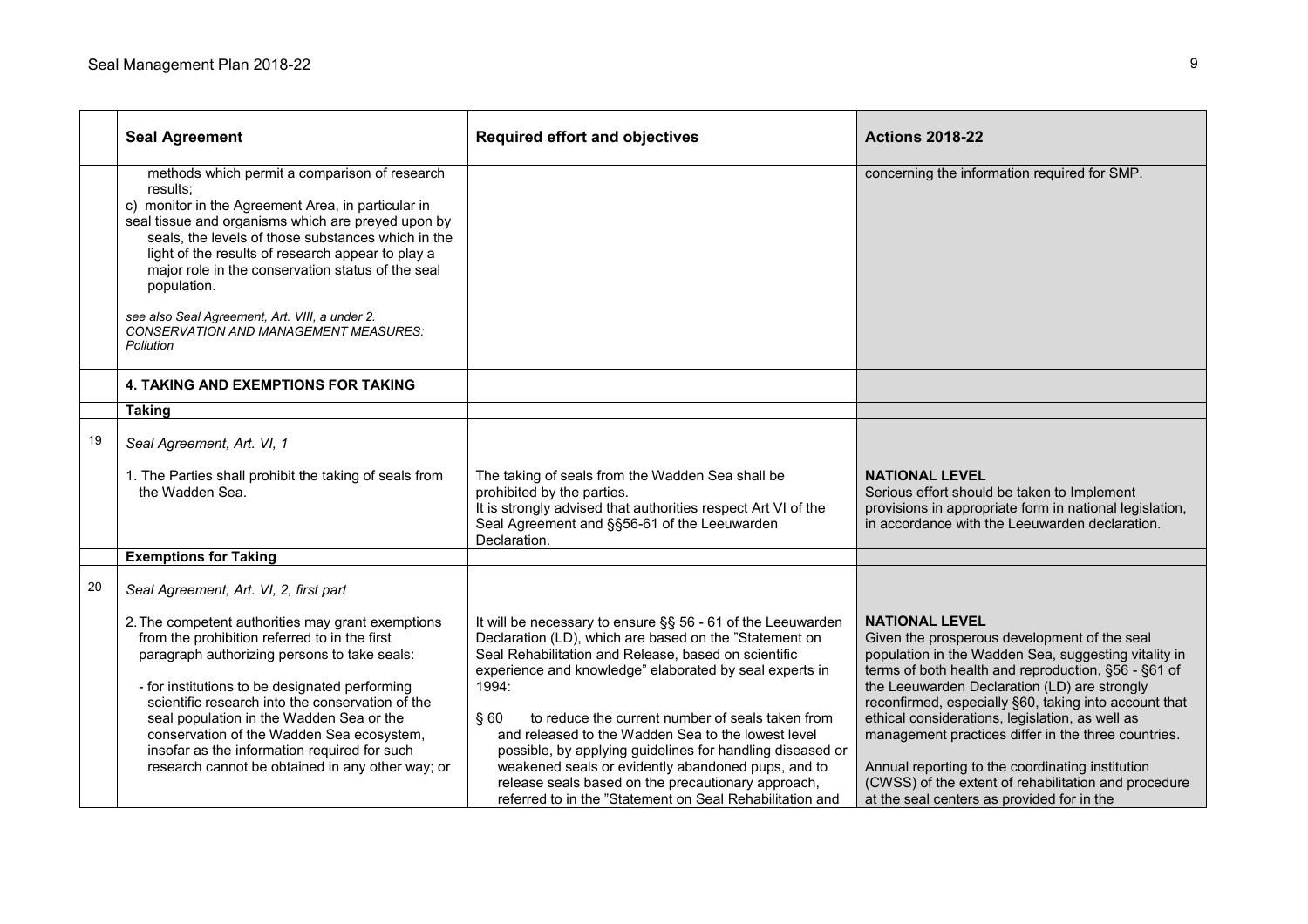|    | <b>Seal Agreement</b> | <b>Required effort and objectives</b>                                                                                                                                                                                                                                                                                                                                                                                                                                                                                                                                        | <b>Actions 2018-22</b>                                                                                                                                                                                                                                                                                                                                                                                                                                                                                                                                                                                                                                                                                                                                                                                                |
|----|-----------------------|------------------------------------------------------------------------------------------------------------------------------------------------------------------------------------------------------------------------------------------------------------------------------------------------------------------------------------------------------------------------------------------------------------------------------------------------------------------------------------------------------------------------------------------------------------------------------|-----------------------------------------------------------------------------------------------------------------------------------------------------------------------------------------------------------------------------------------------------------------------------------------------------------------------------------------------------------------------------------------------------------------------------------------------------------------------------------------------------------------------------------------------------------------------------------------------------------------------------------------------------------------------------------------------------------------------------------------------------------------------------------------------------------------------|
|    |                       | Release, based on scientific experience and knowledge"<br>as elaborated by seal experts.                                                                                                                                                                                                                                                                                                                                                                                                                                                                                     | questionnaires. Analyses of the annual reported data<br>by TSEG and reporting to TG-MM.<br>TSEG strongly encourages local implementation of<br>the Seal Agreement and Leeuwarden Declaration.<br>TSEG requests CWSS to establish a database<br>containing the numbers and species held at<br>rehabilitation centers for all years to enable an annual<br>evaluation by TSEG.                                                                                                                                                                                                                                                                                                                                                                                                                                          |
| 21 |                       | The guidelines shall be based upon the following principles:<br>§ 60.1 only a very limited number of persons in each<br>country shall be authorized to decide on the handling of<br>diseased or weakened seals or abandoned pups,<br>including taking and releasing of the animals, and only<br>such animals may be taken which have a chance to<br>survive;<br>§ 60.2 seals rehabilitated shall only be released into the<br>wild on a permit granted by the national authority<br>responsible for nature conservation and management if<br>the following criteria are met: | Decrease the number of permits to the lowest possible<br>number.<br>Designated national authorities responsible for granting<br>exemptions from taking and releasing:<br><b>DENMARK</b><br>Danish Environmental Protection Agency<br>SCHLESWIG-HOLSTEIN<br>Landesbetrieb für Küstenschutz, Nationalpark und<br>Meeresschutz Schleswig-Holstein, Nationalparkverwaltung<br>(LKN-SH)<br><b>HAMBURG</b><br>Behörde für Umwelt und Energie/ Nationalpark-Verwaltung<br>Hamburgisches Wattenmeer (BUE)<br><b>LOWER SAXONY</b><br>Counties of Aurich and Cuxhaven, further agencies may be<br>involved by the counties<br>THE NETHERLANDS<br>Ministry of Agriculture, Nature and Food Quality.<br>Designated scientific institutions (1) and seal rehabilitation<br>centers (2):<br><b>DENMARK</b><br>Aarhus University (1) |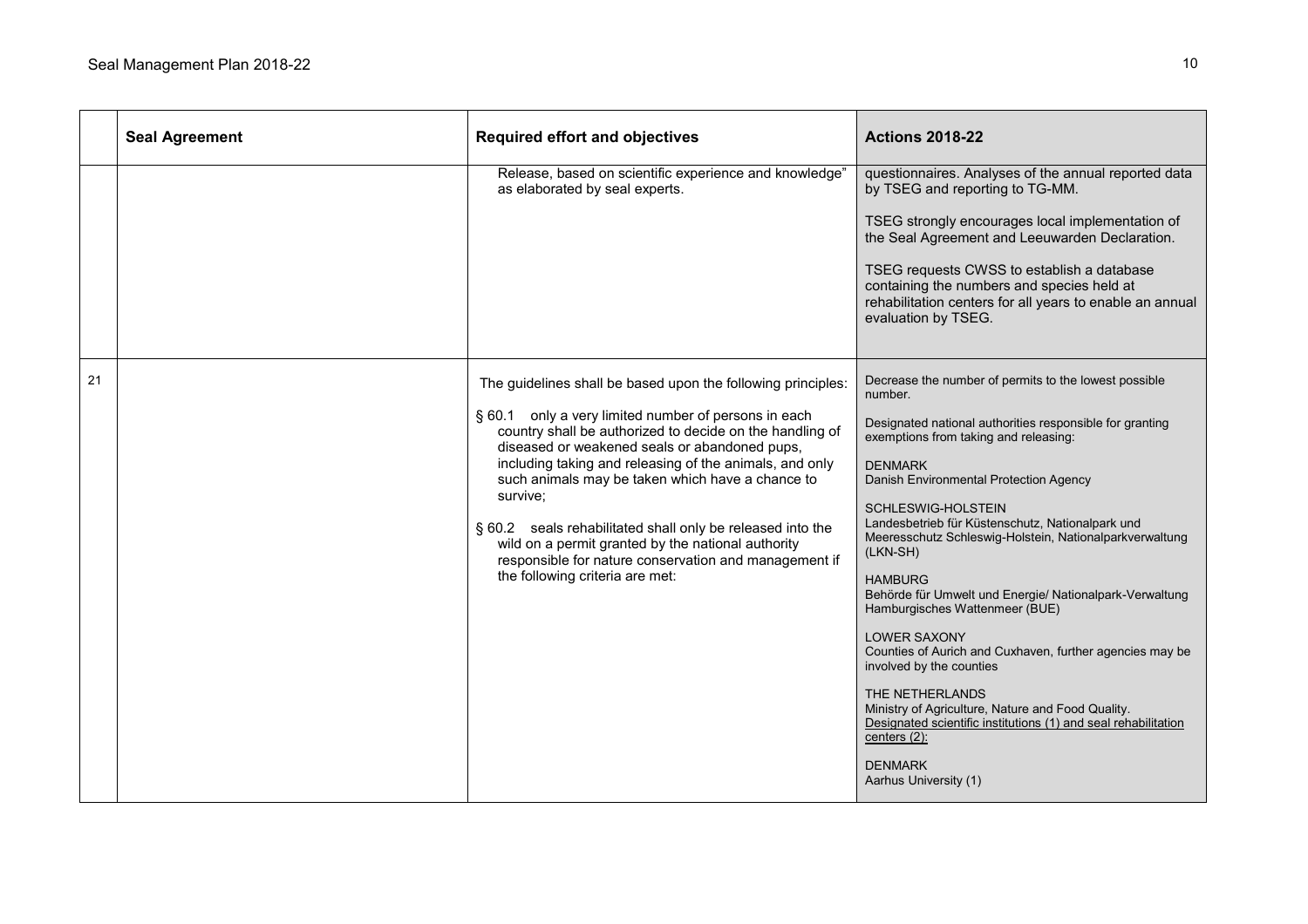|    | <b>Seal Agreement</b> | <b>Required effort and objectives</b>                                                                                                                                                                                                                                                                                                                                                                                                                                                                                                                                                      | <b>Actions 2018-22</b>                                                                                                                                                                                                                                                                                                                                                                                                                                                                                                                                                                                                                                                                                                                                                                                                                |
|----|-----------------------|--------------------------------------------------------------------------------------------------------------------------------------------------------------------------------------------------------------------------------------------------------------------------------------------------------------------------------------------------------------------------------------------------------------------------------------------------------------------------------------------------------------------------------------------------------------------------------------------|---------------------------------------------------------------------------------------------------------------------------------------------------------------------------------------------------------------------------------------------------------------------------------------------------------------------------------------------------------------------------------------------------------------------------------------------------------------------------------------------------------------------------------------------------------------------------------------------------------------------------------------------------------------------------------------------------------------------------------------------------------------------------------------------------------------------------------------|
|    |                       |                                                                                                                                                                                                                                                                                                                                                                                                                                                                                                                                                                                            | <b>LOWER SAXONY</b><br>Niedersächsisches Landesamt für Verbraucherschutz und<br>Lebensmittelsicherheit (LAVES) (1); Institute for Terrestrial<br>and Aquatic Wildlife Research (ITAW), University of<br>Veterinary Medicine, Hannover (TIHO), Foundation (1)<br>Seehundstation Norden / Norddeich (2)<br>SCHLESWIG-HOLSTEIN<br>Institute for Terrestrial and Aquatic Wildlife Research<br>(ITAW), University of Veterinary Medicine, Hannover<br>(TIHO), Foundation (1)<br>Seehundstation Friedrichskoog (2)<br>THE NETHERLANDS<br>Wageningen MARINE RESEARCH, Texel (1);<br>Zeehondencentrum, Pieterburen (2); Ecomare, Texel (2)<br>Depending the outcome of national discussions,<br>based on the advice of an international science<br>committee, the Netherland should propose to amend<br>the list of designated rescue centers |
| 22 |                       | (i) the seal has not been treated with specific groups of<br>medicine to be further specified.<br>(ii) the seal does not carry pathogens alien* to the wild<br>population;<br>(*Definition of alien pathogen: Pathogens which are normally not<br>found in the Wadden Sea area.)<br>(iii) the seal is released as soon as possible but no later<br>than half a year after it has been brought in for<br>rehabilitation:<br>(iv) the seal has not been kept in a center where species of<br>animals alien* to the Wadden Sea, or marine mammals<br>not resident in the Wadden Sea, are held | <b>TRILATERALLY</b><br>Out of concern for the wild population, TSEG<br>supports efforts and discussion on the treatment and<br>use of medicine in seal rehabilitation. To avoid the<br>introduction of alien and resistant pathogens<br>systematic and preventive treatment should not be<br>allowed.<br><b>NATIONAL LEVEL</b><br>Prohibit the keeping of seal species other than<br>harbour and grey seals in Wadden Sea seal centers.<br>Avoid the taking of harbour and grey seals from areas<br>outside the Wadden Sea and keeping them in<br>Wadden Sea seal centers.                                                                                                                                                                                                                                                            |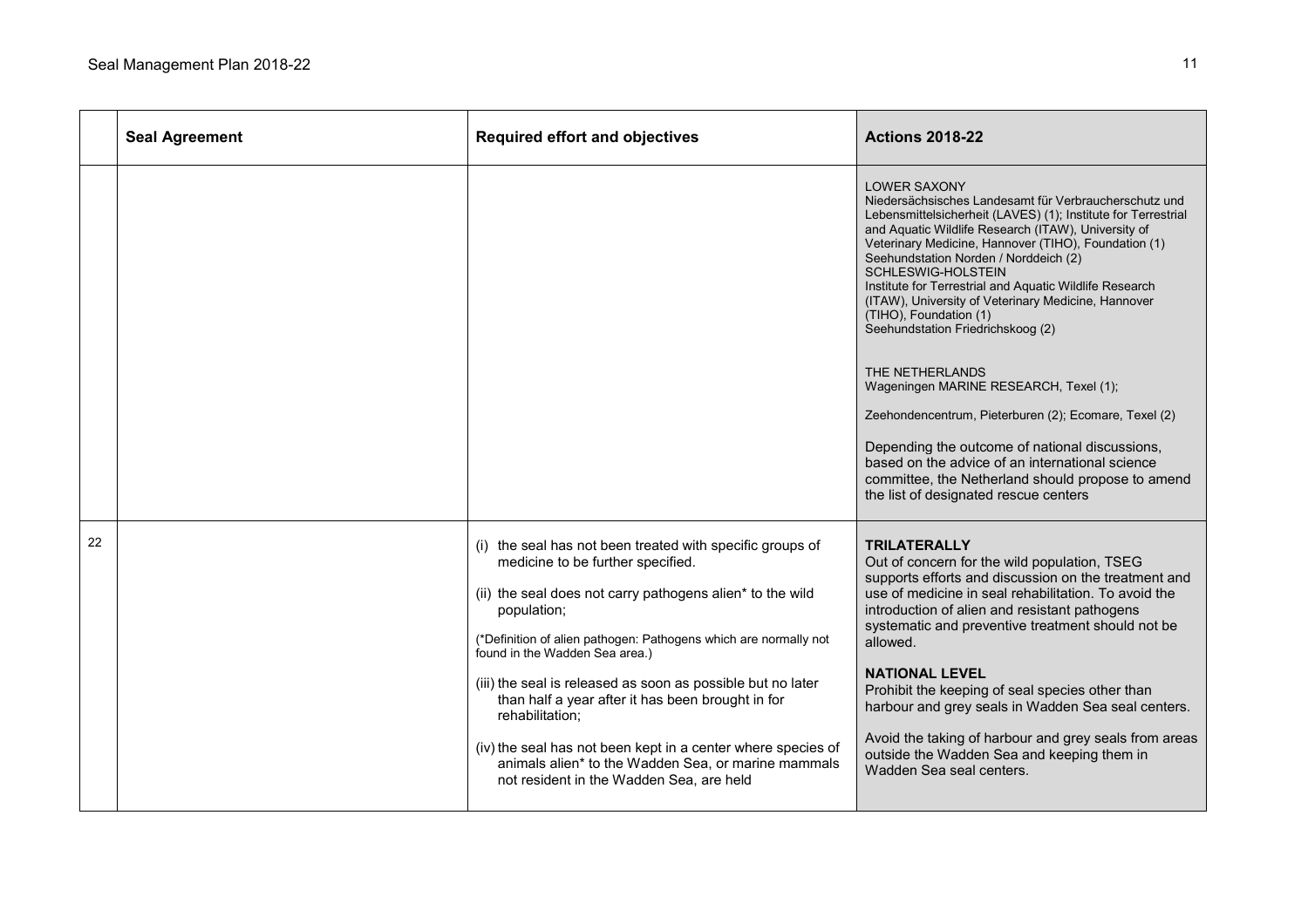|    | <b>Seal Agreement</b>                                                                                                                                                                                                                                                                                                                                         | <b>Required effort and objectives</b>                                                                                                                                                                                                                                                                     | <b>Actions 2018-22</b>                                                                                                                                                                                                                                                                                                                                                                                                                                                                                                                                                                                                                                                   |
|----|---------------------------------------------------------------------------------------------------------------------------------------------------------------------------------------------------------------------------------------------------------------------------------------------------------------------------------------------------------------|-----------------------------------------------------------------------------------------------------------------------------------------------------------------------------------------------------------------------------------------------------------------------------------------------------------|--------------------------------------------------------------------------------------------------------------------------------------------------------------------------------------------------------------------------------------------------------------------------------------------------------------------------------------------------------------------------------------------------------------------------------------------------------------------------------------------------------------------------------------------------------------------------------------------------------------------------------------------------------------------------|
|    |                                                                                                                                                                                                                                                                                                                                                               | (*Definition: Areas not belonging to the Wadden Sea Agreement<br>Area should be considered alien in this context.)                                                                                                                                                                                        | Prohibit the release of seals that were kept in centers<br>other than the Wadden Sea seal centers into the<br>Wadden Sea, taking into account that ethical<br>considerations, legislation, as well as management<br>practices differ in the three countries.                                                                                                                                                                                                                                                                                                                                                                                                             |
|    |                                                                                                                                                                                                                                                                                                                                                               | § 60.3 seals should only be released in the areas where<br>they were found;<br>§ 60.4 seals shall not be transported between subregions<br>of the Wadden Sea;                                                                                                                                             | Annual reporting to the coordinating institution<br>(CWSS) of keeping of seal species in the centers as<br>provided for in the questionnaires. Analyses of the<br>annually reported data by TSEG and reporting to TG-<br>MM.                                                                                                                                                                                                                                                                                                                                                                                                                                             |
| 23 |                                                                                                                                                                                                                                                                                                                                                               | § 60.5 seals held in captivity shall, in principle, not be<br>released into the wild;<br>§ 60.6 seals born in captivity shall not be released into the<br>wild; exemptions can only be allowed after the approval<br>of the competent authorities.                                                        | <b>NATIONAL LEVEL</b><br>Annual reporting to the coordinating institution<br>(CWSS) of keeping and release of seal species in the<br>centers as provided for in the questionnaires.<br>Analyses of the annually reported data by TSEG and<br>reporting to TG-MM.                                                                                                                                                                                                                                                                                                                                                                                                         |
| 24 | Seal Agreement, Art. VI, 2, second part<br>for institutions to be designated nursing seals in order<br>to release them after recovery, insofar as these are<br>diseased or weakened seals or evidently abandoned<br>suckling seals.<br>Seals which are clearly suffering and cannot survive<br>may be killed by the persons referred to in this<br>paragraph. | It will be necessary<br>to ensure at each seal rehabilitation center:<br>- specialized veterinarian monitoring of the animals;<br>- writing of a station diary on each individual animal;<br>- full time specialized supervision of the station;<br>- standards for the supervision have to be developed. | TRILATERALLY AND NATIONAL LEVEL<br>Define the responsibility of the TSEG regarding<br>checks of the rehabilitation centers. Enable an<br>independent check of the seal center records at a<br>national/trilateral level by responsible state agencies.<br>The TSEG should advise on a revision of the<br>standardized annual reporting formats presently<br>used, as well as on possible other relevant data to be<br>collected from seals taken.<br>Annual reporting of this item according to the agreed<br>format to the coordinating institution (CWSS).<br>National authorities should report details on<br>rehabilitated and released seals to facilitate analysis |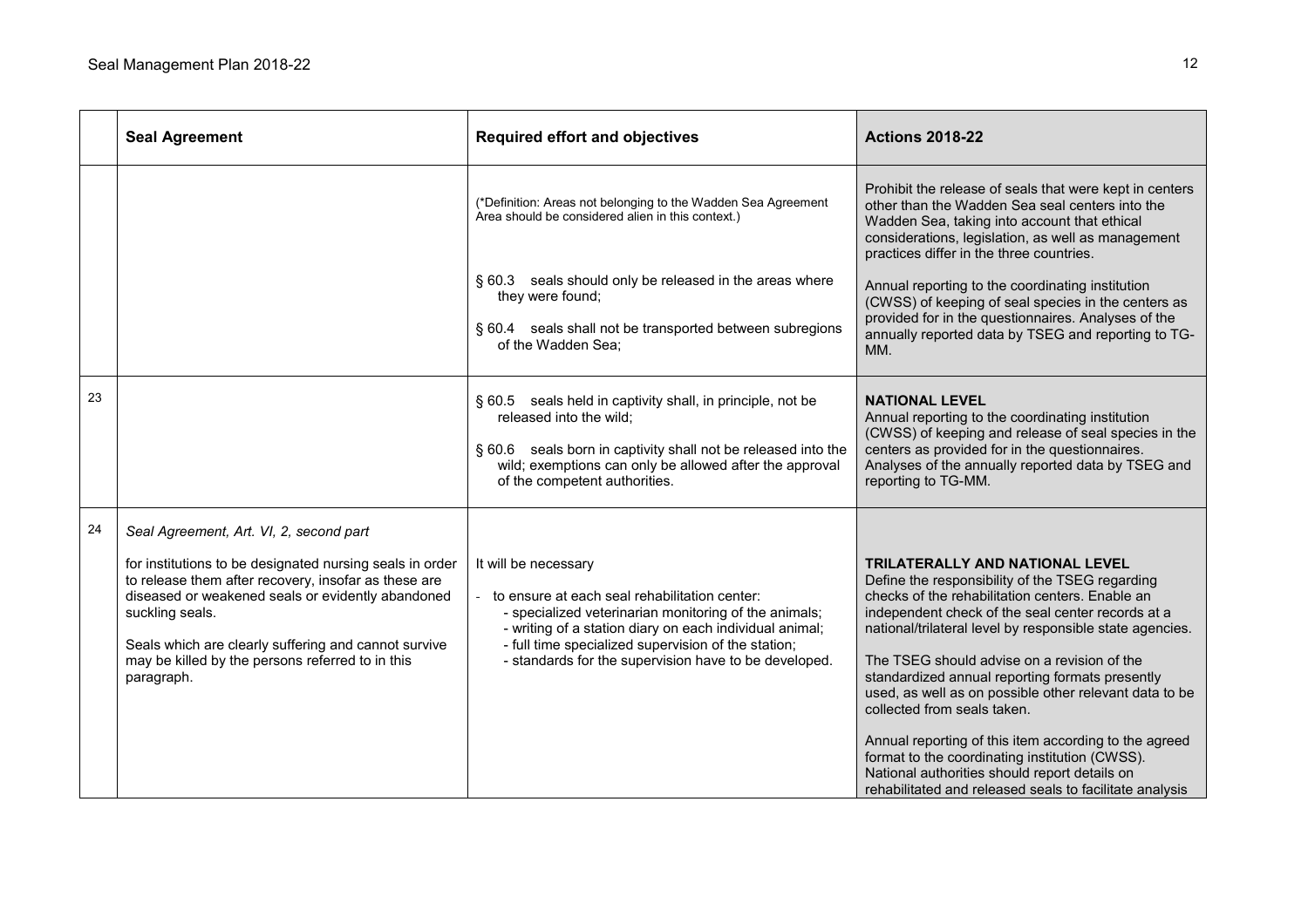|    | <b>Seal Agreement</b>                                                                                                                                                                                      | <b>Required effort and objectives</b>                                                                                                                         | <b>Actions 2018-22</b>                                                                                                                                                                                                                                                                                                                                                                                                                                                                                                                                                                                                                                                                                                                                                                                                                                                                                                                                                                                            |
|----|------------------------------------------------------------------------------------------------------------------------------------------------------------------------------------------------------------|---------------------------------------------------------------------------------------------------------------------------------------------------------------|-------------------------------------------------------------------------------------------------------------------------------------------------------------------------------------------------------------------------------------------------------------------------------------------------------------------------------------------------------------------------------------------------------------------------------------------------------------------------------------------------------------------------------------------------------------------------------------------------------------------------------------------------------------------------------------------------------------------------------------------------------------------------------------------------------------------------------------------------------------------------------------------------------------------------------------------------------------------------------------------------------------------|
|    |                                                                                                                                                                                                            |                                                                                                                                                               | by the TSEG. Analyses will be reported by TSEG<br>annually to TG-MM.                                                                                                                                                                                                                                                                                                                                                                                                                                                                                                                                                                                                                                                                                                                                                                                                                                                                                                                                              |
| 25 | Seal Agreement Art. VI, 3<br>3. Any Party having granted exemptions as<br>mentioned above shall notify the other Parties as<br>soon as possible and provide them an opportunity for<br>review and comment. | It will be necessary for each Party<br>to report annually exemptions and the number of taken<br>and released seals to the coordinating institution<br>(CWSS). | <b>Trilaterally</b><br>From all animals taken, either euthanized, otherwise<br>killed, or rehabilitated and released, at least the<br>following information has to be collected and reported<br>annually to the coordinating institution (CWSS):<br>Number of seals taken and released, age<br>(alternatively length), sex, time and location where<br>the animal was found, and time and location of<br>release of rehabilitated seals.<br>At the beginning of the year, each country provides<br>the coordinating institution with a complete list of the<br>above-mentioned data collected in the past year. The<br>data will be provided to the TSEG in order to evaluate<br>the data for their significance in relation to monitoring<br>possible changes in the population. TSEG to report<br>annually to TG-MM.<br>The TSEG should advise on a revision of the<br>standardized annual reporting formats presently<br>used, as well as on possible other relevant data to be<br>collected from seals taken. |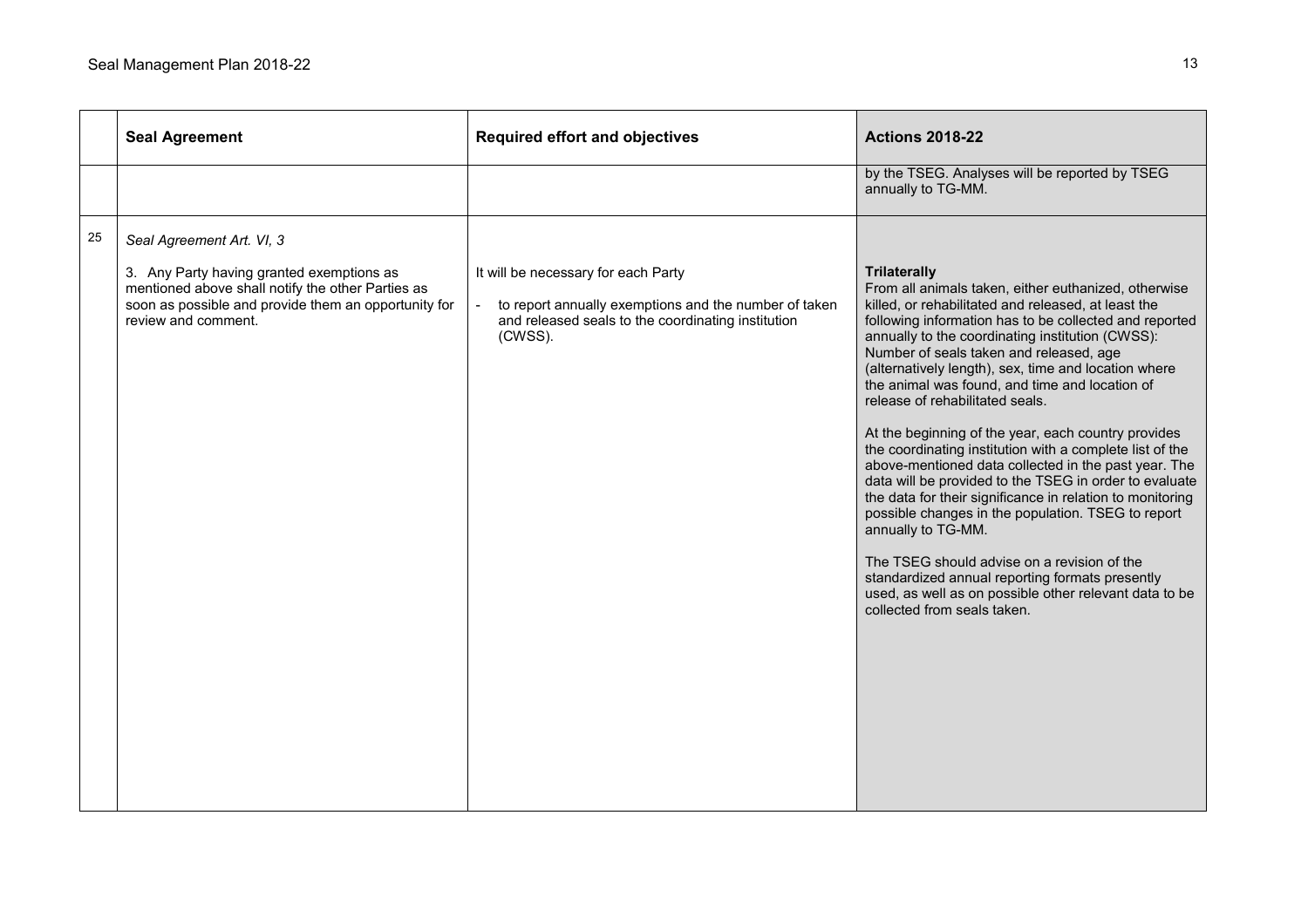|    | <b>Seal Agreement</b>                                                                                                                                                                                                                                                                                                                                                                      | <b>Required effort and objectives</b>                                                                                                                                                                                                                                                                                                                                                                                                                                                                                                                                                                                                                                                                                                              | <b>Actions 2018-22</b>                                                                                                                                                                                                                                                                                                                                                                                                                                                                                                                                                                                                                                                                                                                                        |
|----|--------------------------------------------------------------------------------------------------------------------------------------------------------------------------------------------------------------------------------------------------------------------------------------------------------------------------------------------------------------------------------------------|----------------------------------------------------------------------------------------------------------------------------------------------------------------------------------------------------------------------------------------------------------------------------------------------------------------------------------------------------------------------------------------------------------------------------------------------------------------------------------------------------------------------------------------------------------------------------------------------------------------------------------------------------------------------------------------------------------------------------------------------------|---------------------------------------------------------------------------------------------------------------------------------------------------------------------------------------------------------------------------------------------------------------------------------------------------------------------------------------------------------------------------------------------------------------------------------------------------------------------------------------------------------------------------------------------------------------------------------------------------------------------------------------------------------------------------------------------------------------------------------------------------------------|
|    | <b>5. PUBLIC INFORMATION</b>                                                                                                                                                                                                                                                                                                                                                               |                                                                                                                                                                                                                                                                                                                                                                                                                                                                                                                                                                                                                                                                                                                                                    |                                                                                                                                                                                                                                                                                                                                                                                                                                                                                                                                                                                                                                                                                                                                                               |
| 26 | Seal Agreement, Art. X<br>The Parties shall take such measures as may be<br>required to make the general public aware of the<br>conservation status of the seal population, of the<br>content and aims of this Agreement, and of the<br>measures they have taken pursuant to this<br>Agreement, including the Conservation and<br>Management Plan, to improve this conservation<br>status. | It will be necessary<br>to inform the public on a common basis to contribute to<br>the continuous implementation of the conservation and<br>management plan;<br>to recognize the fact that harbour seals of the Wadden<br>Sea belong to one population and are an integral part of<br>the Wadden Sea ecosystem;<br>to ensure that in each seal center a qualified public<br>awareness officer takes care of public information;<br>to ensure that the dissemination of information, that<br>could promote the taking of seals will be avoided;<br>to ensure that the public is aware of what behaviour<br>disturbs seals and how to avoid it;<br>to ensure that the public knows what to do in case they<br>find a live or dead seal on the beach. | <b>TRILATERALLY / NATIONAL LEVEL</b><br>Publish a brochure including, e.g., information on the<br>status of the seal population, the aims of the Seal<br>Agreement and the Seal Management Plan, the<br>views on rehabilitation, the need to guarantee the<br>primary objective to achieve managing the Wadden<br>Sea as a nature area with the lowest possible human<br>interference.<br>The state agencies responsible for seal management<br>should bring this message to the public.<br>TSEG to publish a trilateral assessment report on<br>trends in numbers and distribution of the seal<br>population by 1 November each year. CWSS will<br>ensure that the media are informed will provide<br>literature and background information on its web site. |
|    |                                                                                                                                                                                                                                                                                                                                                                                            |                                                                                                                                                                                                                                                                                                                                                                                                                                                                                                                                                                                                                                                                                                                                                    |                                                                                                                                                                                                                                                                                                                                                                                                                                                                                                                                                                                                                                                                                                                                                               |
|    | <b>6. FINANCIAL IMPLICATIONS</b>                                                                                                                                                                                                                                                                                                                                                           |                                                                                                                                                                                                                                                                                                                                                                                                                                                                                                                                                                                                                                                                                                                                                    |                                                                                                                                                                                                                                                                                                                                                                                                                                                                                                                                                                                                                                                                                                                                                               |
| 27 | a. national: The implementation of the common<br>Conservation and Management Plan in national<br>measures including monitoring to be financed by the<br>contracting parties.                                                                                                                                                                                                               |                                                                                                                                                                                                                                                                                                                                                                                                                                                                                                                                                                                                                                                                                                                                                    | TSEG stresses the importance of continuous<br>financing of coordinated seal monitoring in the<br>Wadden Sea.                                                                                                                                                                                                                                                                                                                                                                                                                                                                                                                                                                                                                                                  |
| 28 | b. common: Possibly joint brochure.                                                                                                                                                                                                                                                                                                                                                        |                                                                                                                                                                                                                                                                                                                                                                                                                                                                                                                                                                                                                                                                                                                                                    | See action under 5. Public Information                                                                                                                                                                                                                                                                                                                                                                                                                                                                                                                                                                                                                                                                                                                        |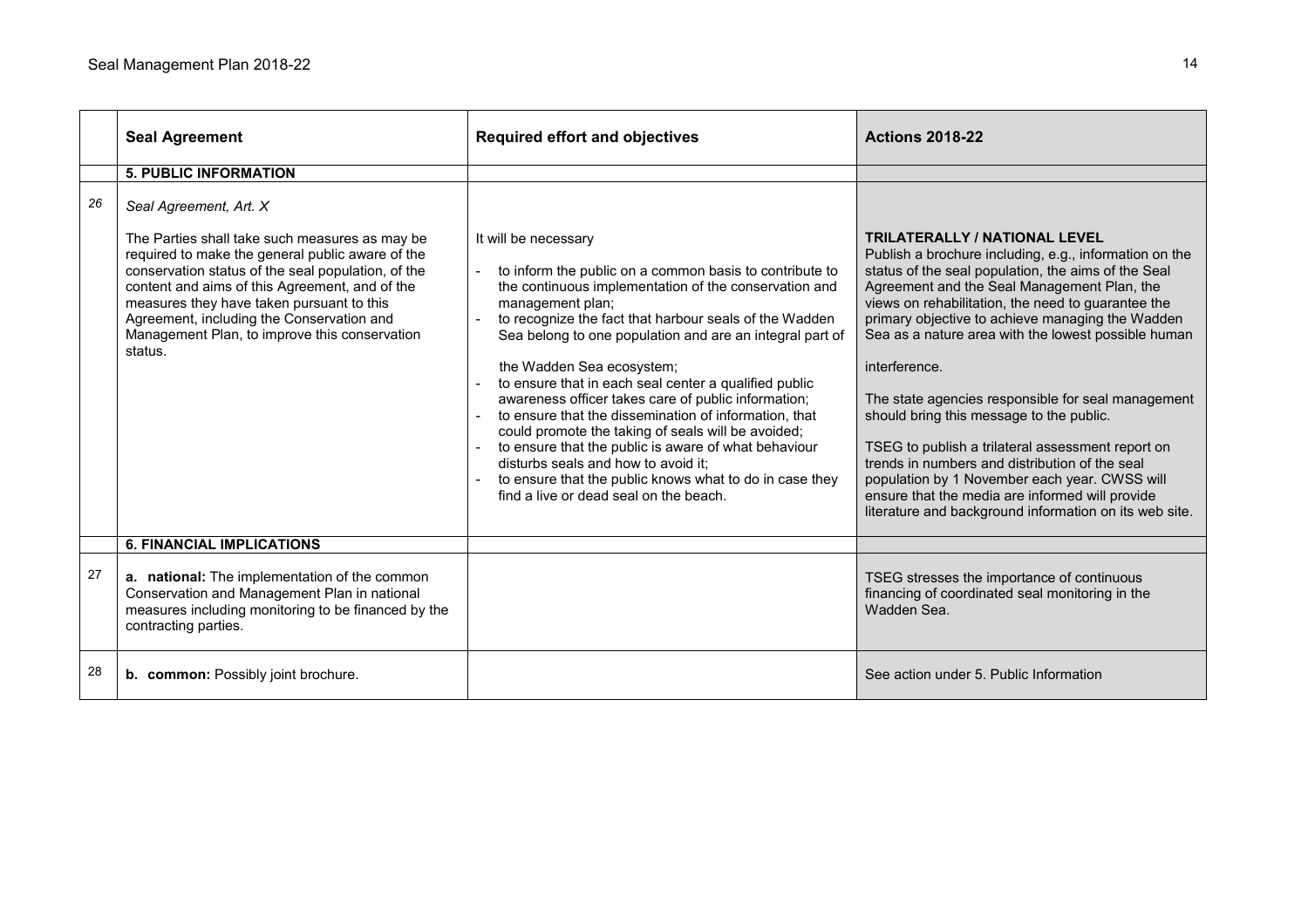#### **7. ADDITIONAL MEASURES FOR THE PROTECTION OF THE GREY SEAL IN THE WADDEN SEA**

According to the Conservation and Management Plan for the Wadden Sea Seal Population 1991 - 1995 (Seal Management Plan), which was elaborated in accordance with article 4 of the Agreement on the Conservation of Seals in the Wadden Sea, the only species covered was the common seal (*Phoca vitulina*). Since the Seal Management Plan 1996-2000 additional measures for the protection of the grey seal (*Halichoerus grypus*) in the Wadden Sea have also been included, in accordance with §61 of the Leeuwarden Declaration 1994 (LD). Pursuant to §61LD, the principles and guidelines concerning taking of seals, rehabilitation and releasing of seals, which are given under §60 LD, should also apply to the grey seal in the Wadden Sea.

| <b>Grey Seal Management</b>                                                                                                                    | <b>Required effort and objectives</b>                                                                                                                                                                                                                                                                                                                                                                                                                                                                 | <b>Actions 2018 - 2022</b>                                                                                                                                                                                                                                                                                                                                                                                                                                                                                                                                                                                                                                                                                                                                                                         |
|------------------------------------------------------------------------------------------------------------------------------------------------|-------------------------------------------------------------------------------------------------------------------------------------------------------------------------------------------------------------------------------------------------------------------------------------------------------------------------------------------------------------------------------------------------------------------------------------------------------------------------------------------------------|----------------------------------------------------------------------------------------------------------------------------------------------------------------------------------------------------------------------------------------------------------------------------------------------------------------------------------------------------------------------------------------------------------------------------------------------------------------------------------------------------------------------------------------------------------------------------------------------------------------------------------------------------------------------------------------------------------------------------------------------------------------------------------------------------|
| <b>1. TAKING AND EXEMPTIONS FOR TAKING</b>                                                                                                     | According to §61, § 60 of the Leeuwarden Declaration<br>and the relevant chapter of the Seal Management Plan<br>2002 - 2006 for the harbour seal is also valid for the grey<br>seal in the Wadden Sea.<br>LD $\S$ 60 to reduce the current number of seals taken from<br>and released into the Wadden Sea to the lowest level<br>possible by applying guidelines for handling diseased or<br>weakened seals or evidently abandoned pups, and to<br>release seals based on the precautionary approach. | <b>NATIONAL LEVEL</b><br>Implement provisions in appropriate form in<br>national legislation. Continue acting in<br>accordance with national law. Focus should be<br>on seal center evaluation.<br><b>NATIONAL LEVEL</b><br>§56 - §61 of the Leeuwarden Declaration (LD)<br>are strongly reconfirmed, especially §60, taking<br>into account that ethical considerations,<br>legislation, as well as management practices<br>differ in the three countries.<br>Annual reporting of the extent of rehabilitation<br>and procedures at the seal centers according to<br>questionnaires to the coordinating institution<br>(CWSS). Analyses of the annual reported data<br>by TSEG and reporting to TG-MM.<br>TSEG requests local implementation of the Seal<br>Agreement and Leeuwarden Declaration. |
| <b>ADDITIONAL MEASURES</b><br>Additional measures and activities to be taken for the<br>protection of the grey seal in the Wadden Sea include: |                                                                                                                                                                                                                                                                                                                                                                                                                                                                                                       |                                                                                                                                                                                                                                                                                                                                                                                                                                                                                                                                                                                                                                                                                                                                                                                                    |
| 2. HABITATS                                                                                                                                    | 1. Ensure that the grey seal colonies are protected by<br>reserves which are maintained, extended and created in                                                                                                                                                                                                                                                                                                                                                                                      | 1. Grey seal haul-out and breeding sites should<br>be protected in line with the requirements for the                                                                                                                                                                                                                                                                                                                                                                                                                                                                                                                                                                                                                                                                                              |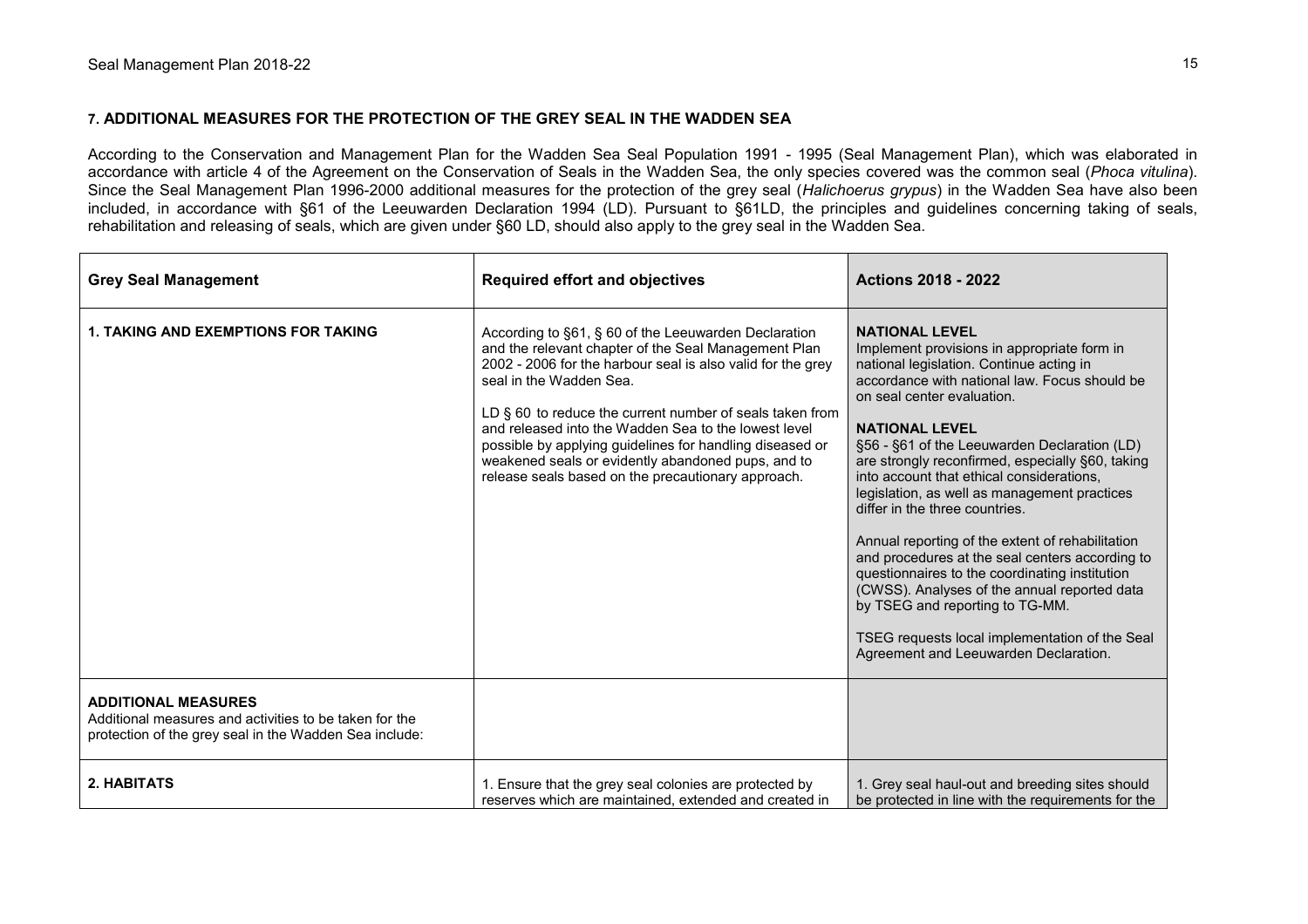| <b>Grey Seal Management</b>                                                                                                                                                                                                                                                                                                                                                                                                                                                                                                                                                                                                                                                                                    | <b>Required effort and objectives</b>                                                                                                                                                                                                                                                                                                                                                                                                                                                                                                                                                                                          | <b>Actions 2018 - 2022</b>                                                                                                                                                                                                                                                                                                                                                                                                                                                                                                                                                                                                                                                                                                                                                                                                                                                                                                                                                                                                                                                      |
|----------------------------------------------------------------------------------------------------------------------------------------------------------------------------------------------------------------------------------------------------------------------------------------------------------------------------------------------------------------------------------------------------------------------------------------------------------------------------------------------------------------------------------------------------------------------------------------------------------------------------------------------------------------------------------------------------------------|--------------------------------------------------------------------------------------------------------------------------------------------------------------------------------------------------------------------------------------------------------------------------------------------------------------------------------------------------------------------------------------------------------------------------------------------------------------------------------------------------------------------------------------------------------------------------------------------------------------------------------|---------------------------------------------------------------------------------------------------------------------------------------------------------------------------------------------------------------------------------------------------------------------------------------------------------------------------------------------------------------------------------------------------------------------------------------------------------------------------------------------------------------------------------------------------------------------------------------------------------------------------------------------------------------------------------------------------------------------------------------------------------------------------------------------------------------------------------------------------------------------------------------------------------------------------------------------------------------------------------------------------------------------------------------------------------------------------------|
|                                                                                                                                                                                                                                                                                                                                                                                                                                                                                                                                                                                                                                                                                                                | such a way that disturbance is limited to a minimum.<br>2. Install seal sanctuaries on beaches including a<br>wardening system where possible and acceptable, and to<br>install a flexible protection scheme of "contemporary<br>undisturbed areas" in regions where grey seal pups rest<br>regularly.                                                                                                                                                                                                                                                                                                                         | protection of harbour seals; ensure, by special<br>measures, the protection of grey seals during<br>pupping, breeding and moulting.<br>2. Promote timely implementation of NATURA<br>2000 Network (Marine Ecosystem).                                                                                                                                                                                                                                                                                                                                                                                                                                                                                                                                                                                                                                                                                                                                                                                                                                                           |
| <b>3. RESEARCH AND MONITORING</b><br>Grey seals are now a permanent and important part of the<br>fauna of the Wadden Sea. The supporting of efforts<br>nationally and trilaterally to study grey seals should be<br>continued. However, part of the encountered animals may<br>not belong to local breeding stocks. Grey seals are known as<br>being very mobile, and there will be significant migration into<br>and out of the area. It is considered essential for a proper<br>management to acquire knowledge on developments in<br>distribution and abundance of animals in the Wadden Sea<br>and on Helgoland. These actions on population biology of<br>grey seals need to be trilaterally coordinated. | (1) Understanding of habitat requirements by using<br>telemetry, movements and behaviour of grey seals in the<br>Wadden Sea.<br>(2) Understanding population developments and structure<br>by use of photo-identification, telemetry and genetic<br>techniques and aerial surveys.<br>(3) Improve monitoring of health status of grey seals.<br>(4) encourage research projects on feeding ecology and<br>species competition.<br>(5) Carrying out a minimum of 5 (preferably aerial)<br>surveys each year, comprised of 3 surveys during<br>pupping (December) and 2 surveys during the moulting<br>period (March and April). | <b>TRILATERALLY</b><br>1. Implementation of coordinated grey seal<br>surveys and yearly reporting of trilateral grey<br>seal counts will be continued by carrying out of a<br>minimum of 5 annual surveys comprising 3<br>surveys from plane or from land during pupping<br>(December) and 2 preferably aerial surveys<br>during the moulting period (March-April).<br>2. Assessment of developments: Assessment of<br>the results in terms of trends in numbers and<br>distribution by TSEG and reporting to TG-MM<br>and WSB 1 July each year.<br>• Helgoland will still be part of the grey seal<br>monitoring,<br>3. Evaluate any disturbances from land, water or<br>air and activities outside the areas permanently<br>used by seals during the whole year.<br>Continuation of the involvement of TSEG in the<br>discussions (within OSPAR, Habitat Directive<br>and MSFD) on the definition of appropriate<br>ranges for change in population size as an<br>alerting signal to take additional management<br>actions and propose these for adoption to TG-<br>MM / WSB. |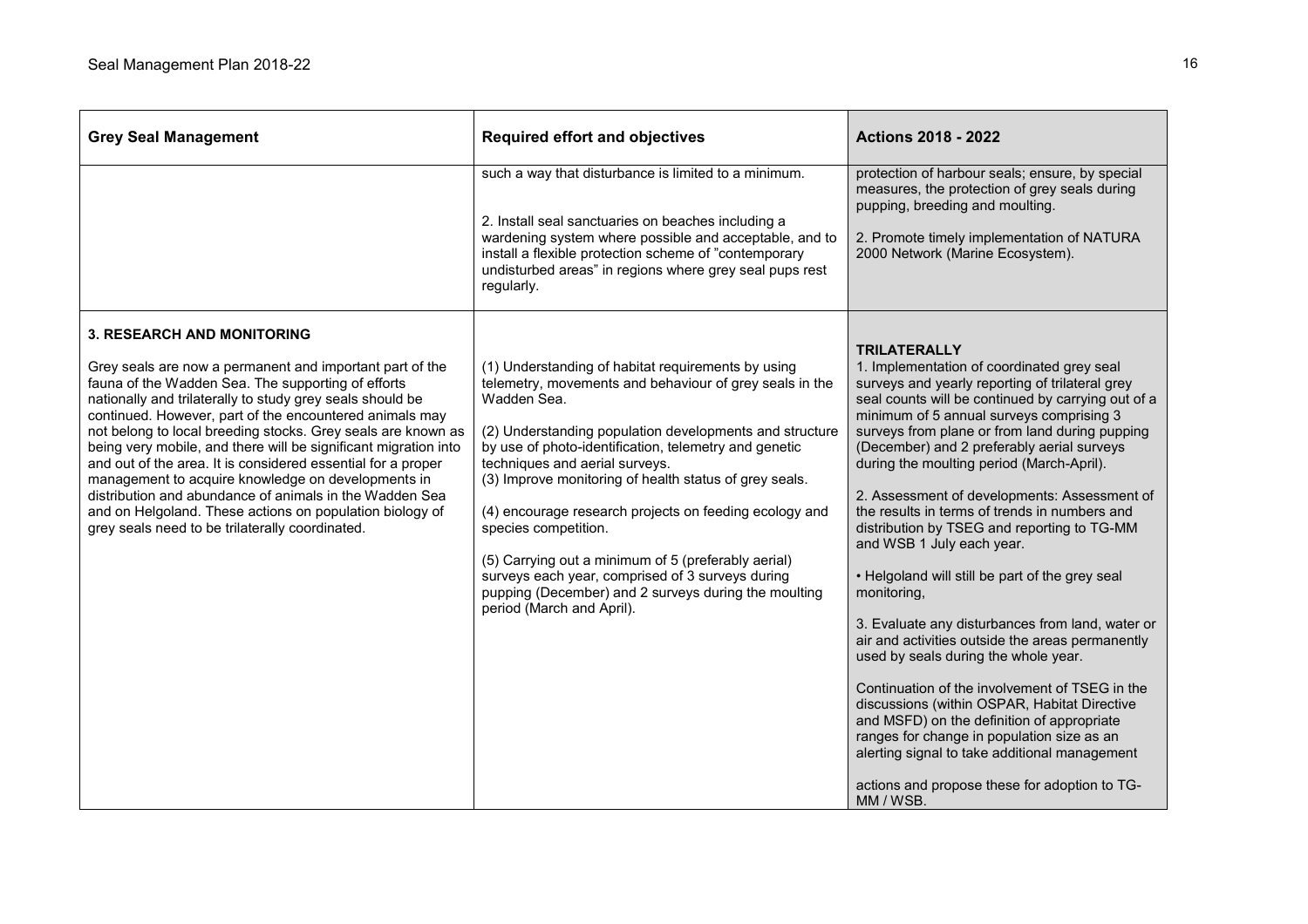| <b>Grey Seal Management</b>                                                                                          | <b>Required effort and objectives</b>                                                                                                                                                                                                                                                                                                                                                                                                                                                                                                                                                                                                | <b>Actions 2018 - 2022</b>                                                                                                                                                                                                                                                                                                                                                                                                                                                                                                                                                                                                                     |
|----------------------------------------------------------------------------------------------------------------------|--------------------------------------------------------------------------------------------------------------------------------------------------------------------------------------------------------------------------------------------------------------------------------------------------------------------------------------------------------------------------------------------------------------------------------------------------------------------------------------------------------------------------------------------------------------------------------------------------------------------------------------|------------------------------------------------------------------------------------------------------------------------------------------------------------------------------------------------------------------------------------------------------------------------------------------------------------------------------------------------------------------------------------------------------------------------------------------------------------------------------------------------------------------------------------------------------------------------------------------------------------------------------------------------|
|                                                                                                                      |                                                                                                                                                                                                                                                                                                                                                                                                                                                                                                                                                                                                                                      | 5. Support additional studies on ecology and diet<br>of grey seals                                                                                                                                                                                                                                                                                                                                                                                                                                                                                                                                                                             |
| <b>4. WARDENING</b><br>The Parties shall take appropriate action to suppress illegal<br>hunting and taking of seals. | It will be necessary<br>to ensure the enforcement of the provisions of the<br>agreement by an adequate management and<br>wardening system, which should - be coordinated by<br>state administrative agencies insofar as any seal-<br>related matters are concerned.<br>to ensure that the seal reserves are, as parts of the<br>nature reserves and the national parks, adequately<br>wardened.<br>to designate administrative agencies responsible for<br>seal wardening.<br>to ensure a coordination of the state and voluntary<br>wardens.<br>to ensure that the seal reserves are clearly marked<br>and indicated on sea charts. | <b>TRILATERALLY</b><br>TSEG will provide further advice on basis of the<br>results of a planned trilateral workshop on<br>wardening.                                                                                                                                                                                                                                                                                                                                                                                                                                                                                                           |
| <b>5. PUBLIC INFORMATION</b>                                                                                         |                                                                                                                                                                                                                                                                                                                                                                                                                                                                                                                                                                                                                                      | Publish a brochure including, e.g., information<br>on the status of the seal population, the aims of<br>the Seal Agreement and the Seal Management<br>Plan, the views on rehabilitation, the need to<br>guarantee the primary objective of managing the<br>Wadden Sea as a nature area with the lowest<br>possible human interference.<br>The state agencies responsible for seal<br>management should bring this message to the<br>public.<br>TSEG to publish a trilateral assessment report<br>by 1 July of each year. CWSS will ensure<br>informing public media and will provide literature<br>and background information on its web site. |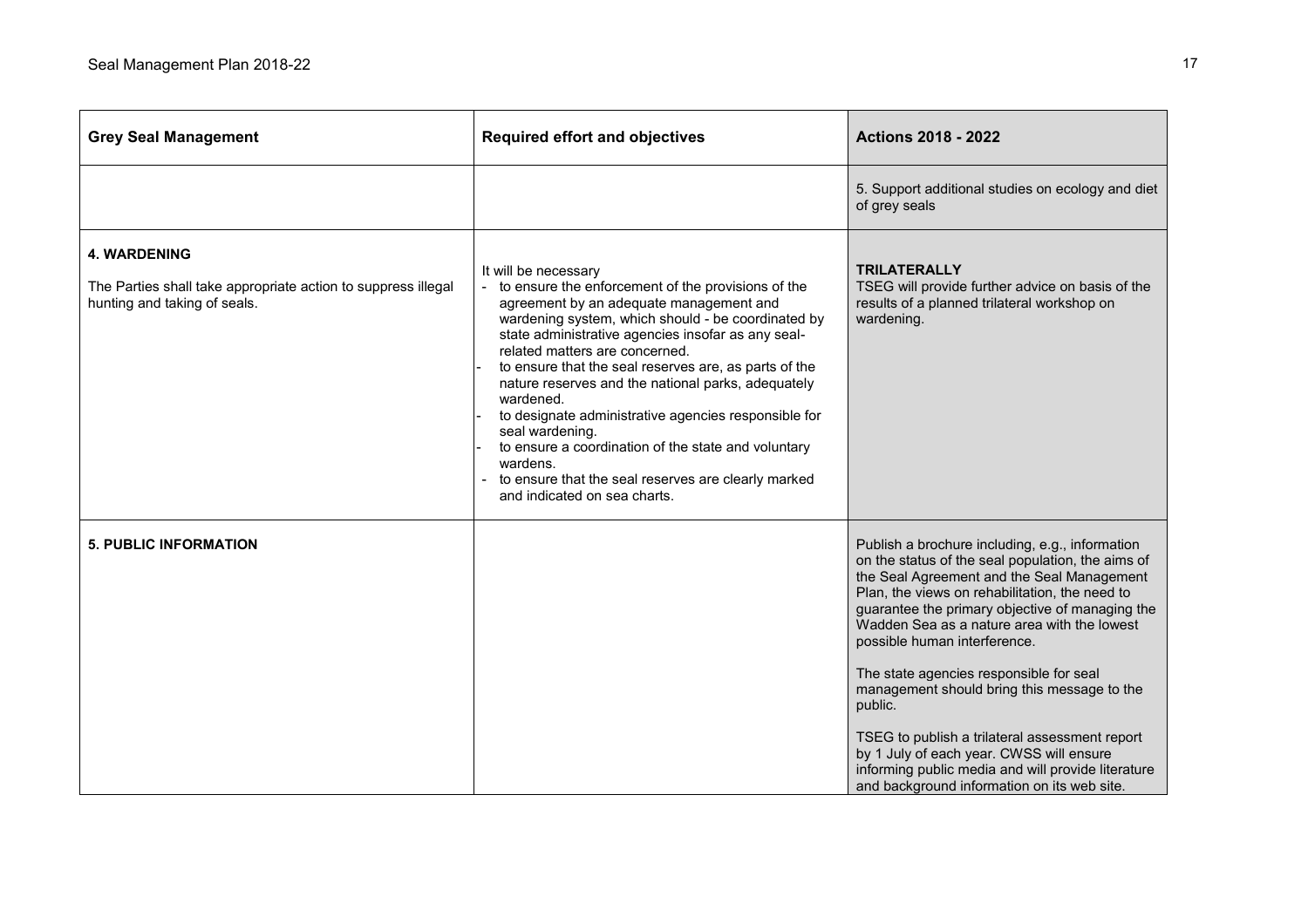# **8. RESPONSIBLE BODIES**

(*according to Art. IX of the Agreement on the Conservation of Seals in the Wadden Sea*)

# **Responsible National Authorities:**

| Denmark:<br>Ministry of Environment and Food of Denmark<br><b>Environmental Protection Agency</b><br>Haraldsgade 53<br>DK - 2100 Copenhagen<br>T + 45 72 54 40 00 | <b>Federal Republic of Germany:</b><br>Federal Ministry for the Environment, Nature Conservation and Nuclear Safety<br>Division N I 5 - Marine Nature Conservation<br>Robert-Schumann-Platz 3<br>53175 Bonn<br>T + 49 (0) 228 99 305-2629<br>F +49 (0)228 99 305-2697 |
|-------------------------------------------------------------------------------------------------------------------------------------------------------------------|-----------------------------------------------------------------------------------------------------------------------------------------------------------------------------------------------------------------------------------------------------------------------|
| Netherlands:<br>Ministry of Agriculture, Nature and Food Quality<br>Bezuidenhoutseweg 73<br>NL - 2594 AC Den Haag<br>T + 31 70 3798911                            | <b>Coordinating Institution:</b><br>Common Wadden Sea Secretariat<br>Virchowstr. 1<br>D - 26382 Wilhelmshaven<br>$T + 49(0)4421 - 91080$<br>$F + 49(0)4421 - 910830$<br>E-mail: info@waddensea-secretariat.org                                                        |

The coordinating institution shall be informed on all developments and activities which concern the Conservation and Management of the Wadden Sea Seal Population and an annual report shall be made on the implementation of the Conservation and Management Plan, to be sent also to the Bonn Convention Secretariat.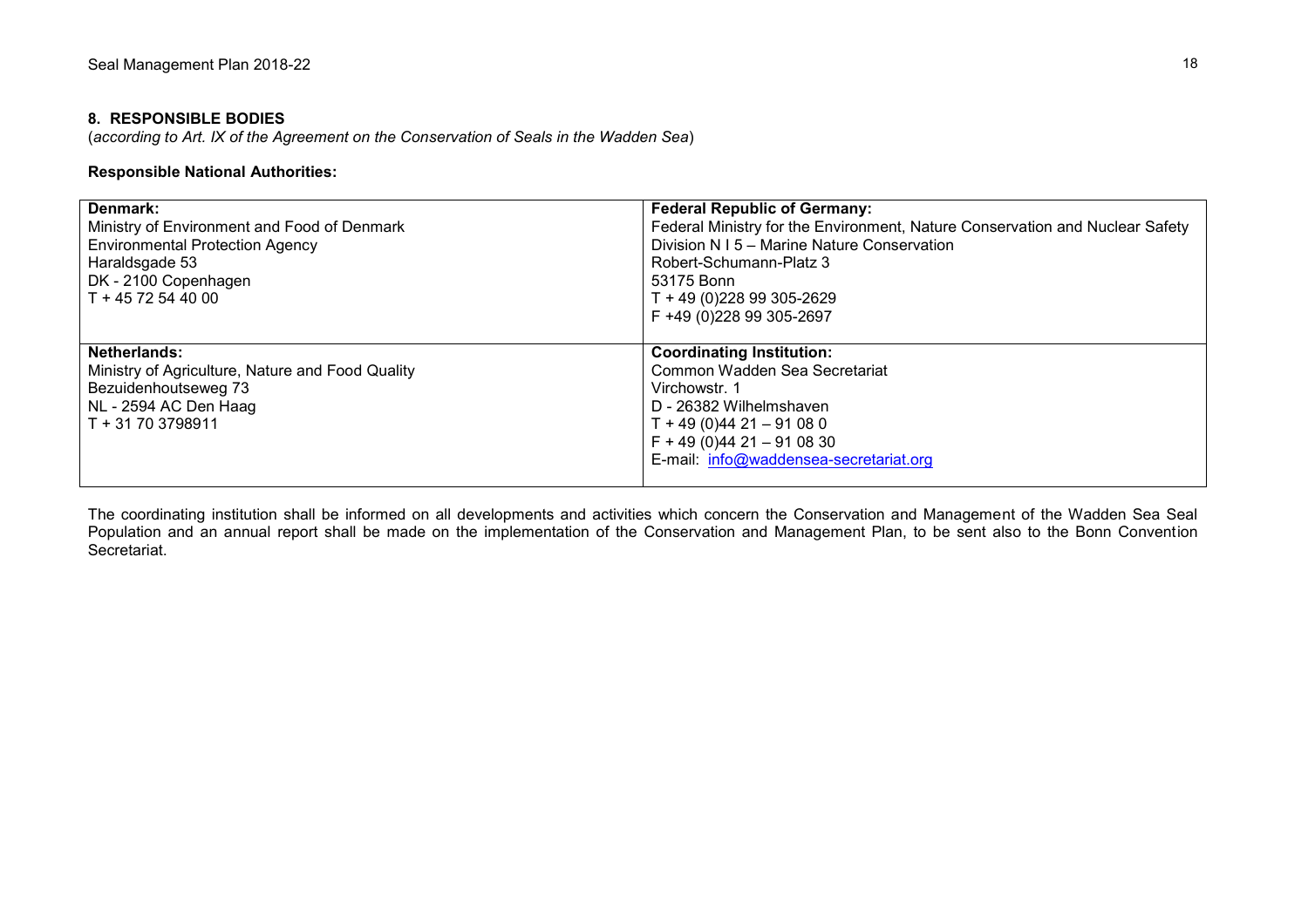# **Trilateral Seal Expert Group (TSEG)**

The Wadden Sea Board has adopted an overall structure for the Task Groups (TG) and the Expert Network/Groups:



The TGs are generally policy task groups with a limited timeframe, number of members, and defined tasks, for which the WSB may allow exceptions. In general WSB-members should not be members of TGs. TGs.

- a. report directly to the WSB
- b. are chaired by experienced administrative/ministerial representatives
- c. have a maximum lifespan of one presidency (Reinstallation under new presidency is possible, but requires specific new Board decision)

Expert Network "Groups" are generally long-term or permanent groups – exceptions are allowed. They have operational and advising tasks and

- a. report to the CWSS WSB may allow exceptions
- b. are chaired by CWSS staff or others
- c. are (in principle, but not necessarily) permanent

The CWSS shall briefly report to the WSB on a yearly basis about the outcome and the further necessity of the groups.

Terms of Reference for the expert network groups operating in the framework of the Trilateral Wadden Sea Cooperation which are also valid for the Trilateral Seal Expert Group are to

- (1) ensure the exchange of information and experience between the various regions in the context of the WSP Targets and policies.
- (2) coordinate monitoring within the TMAP, assess the results of the monitoring and suggest any necessary amendments to the TMAP.
- (3) provide advice on the scientific basis for management in a trilateral context.
- (4) provide an annual progress report on the above points.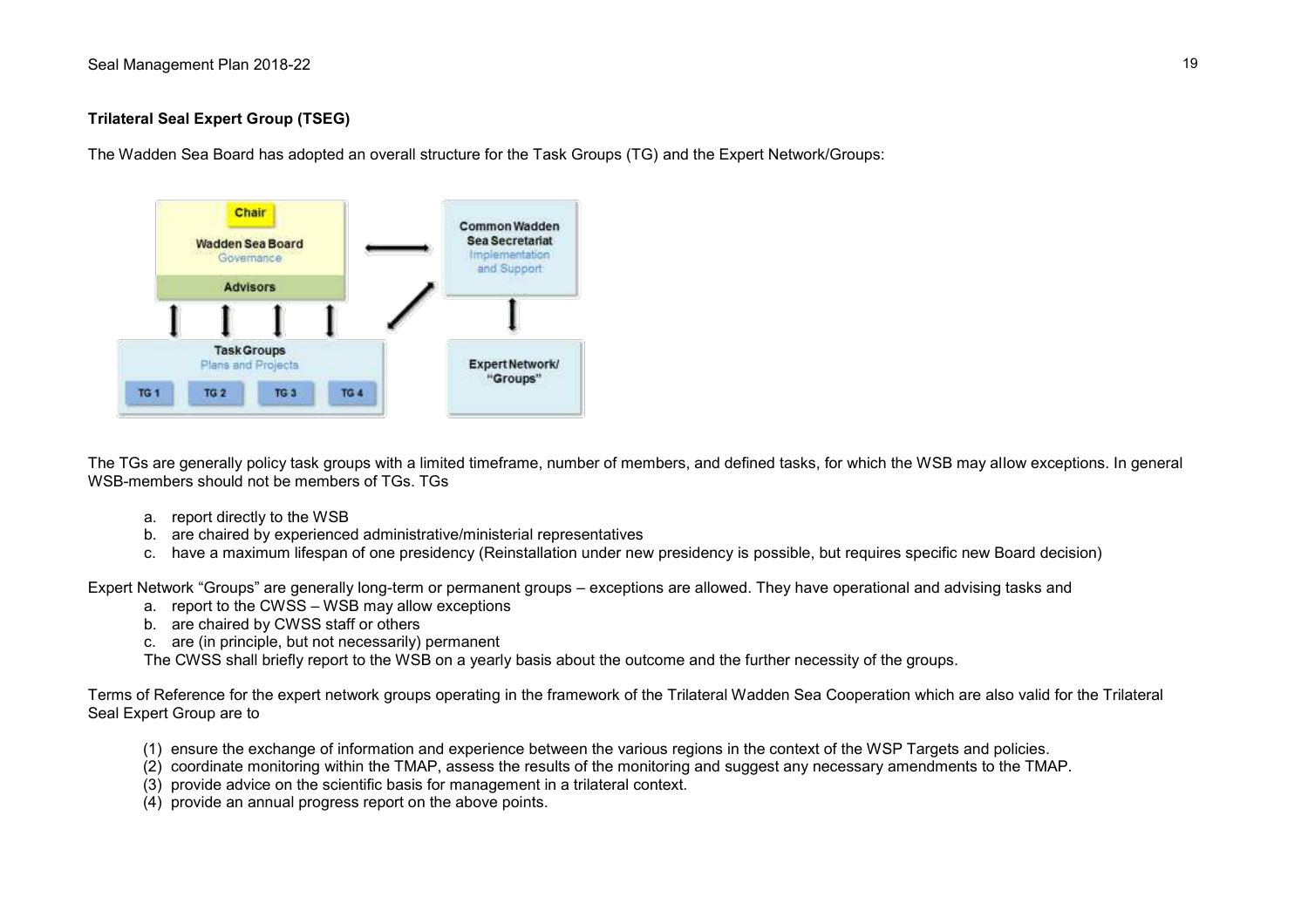# **Members of the TSEG (March 2017) are**

| Ms. Sophie Brasseur                                     | Mr. Jonas Teilmann                       | <b>Mr. Anders Galatius</b>                       |
|---------------------------------------------------------|------------------------------------------|--------------------------------------------------|
| WAGENINGEN MARINE RESEARCH                              | Department of Bioscience                 | Department of Bioscience                         |
| Postbus 57                                              | <b>Aarhus University</b>                 | <b>Aarhus University</b>                         |
| 1780 AB Den Helder                                      | Frederiksborgvej 399                     | Frederiksborgvej 399                             |
| NL - 1790 AD Den Burg/Texel                             | DK-4000 Roskilde                         | DK-4000 Roskilde                                 |
| phone: +31(0) 317 487 072                               | phone: +45 21 42 42 91                   | phone: +45 87 15 86 94                           |
| +31(0) 317 487 362<br>fax:                              | +45 87 16 87 51<br>fax:                  | fax:<br>+45 87 16 87 51                          |
| sophie.brasseur@wur.nl<br>email:                        | jte@bios.au.dk<br>email:                 | agj@bios.au.dk<br>email:                         |
|                                                         |                                          |                                                  |
| Mr. Ralf Pund                                           | Mr. Richard Czeck (chair)                | Mr. Armin Jeß                                    |
| Niedersächsisches Landesamt für Verbraucherschutz       | Nationalparkverwaltung Niedersächsisches | Landesbetrieb für Küstenschutz, Nationalpark und |
| und Lebensmittelsicherheit                              | Wattenmeer                               | Meeresschutz Schleswig-Holstein                  |
| Institut für Fische und Fischereierzeugnisse            | Virchowstr. 1                            | Nationalparkverwaltung                           |
| Schleusenstr. 1                                         | D-26382 Wilhelmshaven                    | Schloßgarten 1                                   |
| D-27472 Cuxhaven                                        | +49(0)4421 911-284<br>phone:             | D-25832 Tönning                                  |
| phone: +49(0)4721 6989-22                               | +49(0)4421 911-280<br>fax:               | +49(0) 4861 616 21<br>phone:                     |
| +49(0)4721 6989-16<br>fax:                              | Richard.Czeck@nlpv-<br>email:            | fax:<br>+49(0)4861 616 69                        |
| Ralf.Pund@laves.niedersachsen.de<br>email:              | wattenmeer.niedersachsen.de              | Armin.Jess@lkn.landsh.de<br>email:               |
|                                                         |                                          |                                                  |
| Ms. Ursula Siebert (vice chair)                         | Mr. Peter Körber                         | Mr. Sascha Klöpper (CWSS)                        |
| Institute for Terrestrial and Aquatic Wildlife Research | Behörde für Umwelt und Energie           | Common Wadden Sea Secretariat                    |
| (ITAW), University of Veterinary Medicine Hannover      | Referat                                  | Virchowstr. 1                                    |
| Werftstr. 6                                             | Nationalpark Hamburgisches Wattenmeer    | D-26382 Wilhelmshaven                            |
| D-25761 Büsum                                           | Neuenfelder Straße 19                    | +49(0)4421 9108-14<br>phone:                     |
| phone: +49(0)511-856 8158                               | D 21109 Hamburg                          | Mobile:<br>+49(0)15161130990                     |
| +49(0)511-856 8181<br>Fax:                              | phone: +49 (0)40 42840 2169              | fax:<br>+49(0)4421 9108-30                       |
| Ursula.Siebert@tiho-hannover.de<br>email:               | + 49 (0) 40 - 4 279 40 - 827<br>fax:     | kloepper@waddensea-secretariat.org<br>email:     |
|                                                         | email: Peter.koerber@bue.hamburg.de      |                                                  |
|                                                         |                                          |                                                  |